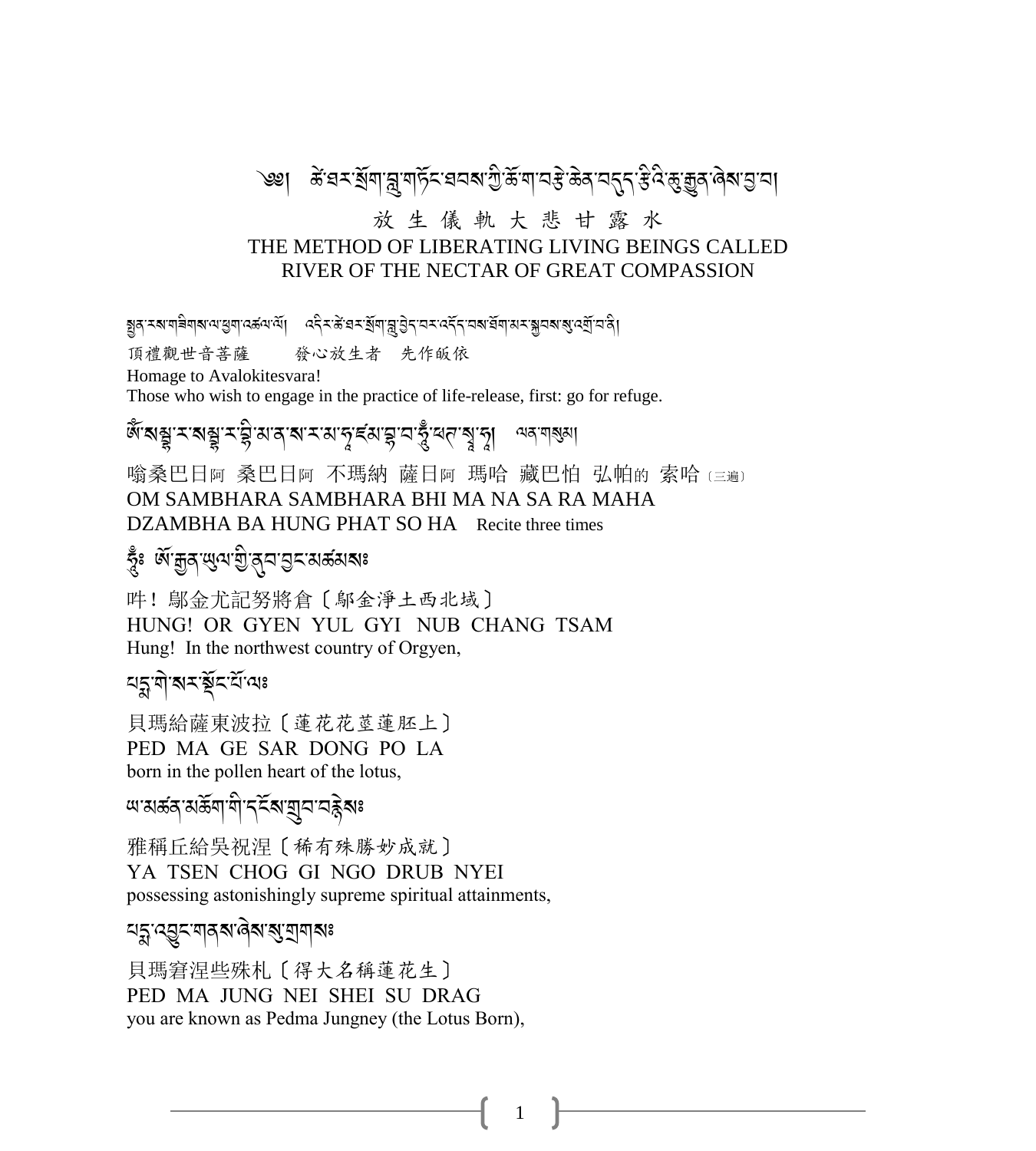#### ৰ্শিমন্মোৰৰ ৰেম্ব্ৰামন মিমানৰ্শ্লীমঃ

扣都康卓忙波夠〔空行圍繞於周圍〕 KHOR DU KHA DRO MANG PO KHOR surrounded by a retinue of many dakinis,

# ়<br>উন্:মূ.<u>ই</u>ৰ্য্যন্ন নম্ব্ৰন মূৰঃ

切記皆絲達祝吉〔我如本尊勤修持〕 KHYED KYI JEI SU DAG DRUB KYI following you, I practice.

#### .<br>වූৰ මූখ নহ্ৰনৰ ট্ৰিম্বনৰ বিশৰ স্থিত্ৰ বি A

欽吉拉契沙殊梭〔祈請降臨賜加持〕 CHIN GYI LAB CHIR SHEG SU SOL Please come forth to bestow blessings.

# য়ৼৼঢ়<sup>ড়</sup>য়ড়৻

咕嚕貝瑪悉地吽 GURU PEDMA SIDDHI HUNG Oh Guru Padma, bestow siddhis upon me!

# ্ৰ<br>জূঞ্জঃভূঁ,<u>বাৰ্</u>হ্'নাৰ্'ৰ্স্ক'ৰ্স্কুষ্ট

嗡阿吽 班雜古嚕貝瑪悉地吽 OM AH HUNG VARJA GURU PEMA SIDDHI HUN

# a<br>ਕੈਟਲੈਂਟ <u>ਟੈ</u>ਟਰ ਕਿਤੀ ਕੀ

強丘娘波切吉瓦〔乃至菩提間 〕 JANG CHUB NYING PO CHI KYI BAR Until reaching the heart of enlightenment,

### ৰ্মমেন্ত্ৰ্মস্ক্ৰমৰাজ্যৰ ক্ষম

桑結那拉加思起〔皈依一切佛〕 SANG GYA NAM LA KYAB SU CHI I take refuge in the Buddha,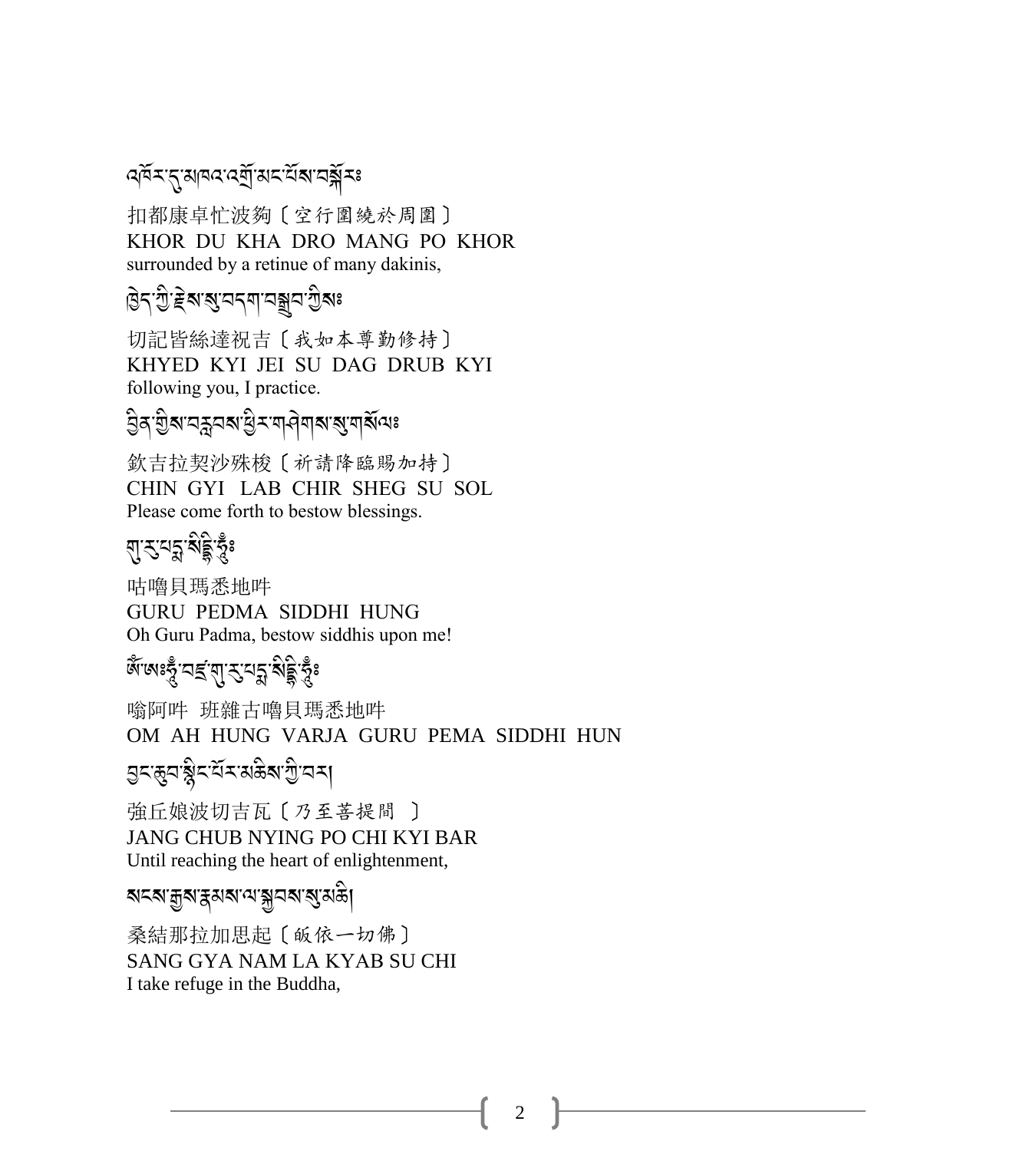ॾॕॺॱॸड़ॱॶड़ॱख़ॖय़ॱॺॆॺॺॱॸय़*य़ऀ*ॱॺऀ

秋當強丘僧巴意〔如是亦皈依〕 CHO DANG JANG CHUB SEN PA YI the dharma,

ส์ๆสานวรรรมสุสามราย และ และ

措拉握得認加思起〔法及菩薩眾〕〔三遍〕 TSOG LANG DEY SHIN KYAB SU CHI Recite three times and the holy sangha, an assembly of bodhisattvas.

ๆวิ่ง ผาจิสง ผลิกมา

發菩提心 Second: Generate bodhicitta.

ৼ৽ৠৼ৾ৠয়ৼৗৣৼঢ়ৼ৻৸ড়৻ড়৻ড়৸

起達哦記徳沙記〔往昔之善逝〕 JI TAR NGON GYI DER SHEG KYI Just as all the buddhas of the past

**ञ्जरङ्घस्यारुक्षित्रं यञ्जैन**, सन्दा

強丘土泥結把當〔如何發菩提〕 **JANG CHUB THUG NI KYE PA DANG** embraced the mind of compassion

ঀৣৼড়ৢয়য়য়য়ৼঀ৻ড়ড়য়য়৸ড়

強丘森巴拉巴拉〔如何次第行〕 JANG CHUB SEM PAL LAB PA LA and partook of the precepts of the bodhisattvas,

ริรุตริมสติสุตรุสรร

德達讓然涅把達〔菩薩之學處〕 DEY DAG RIM SHIN NEY PA TAR and trained themselves step by step,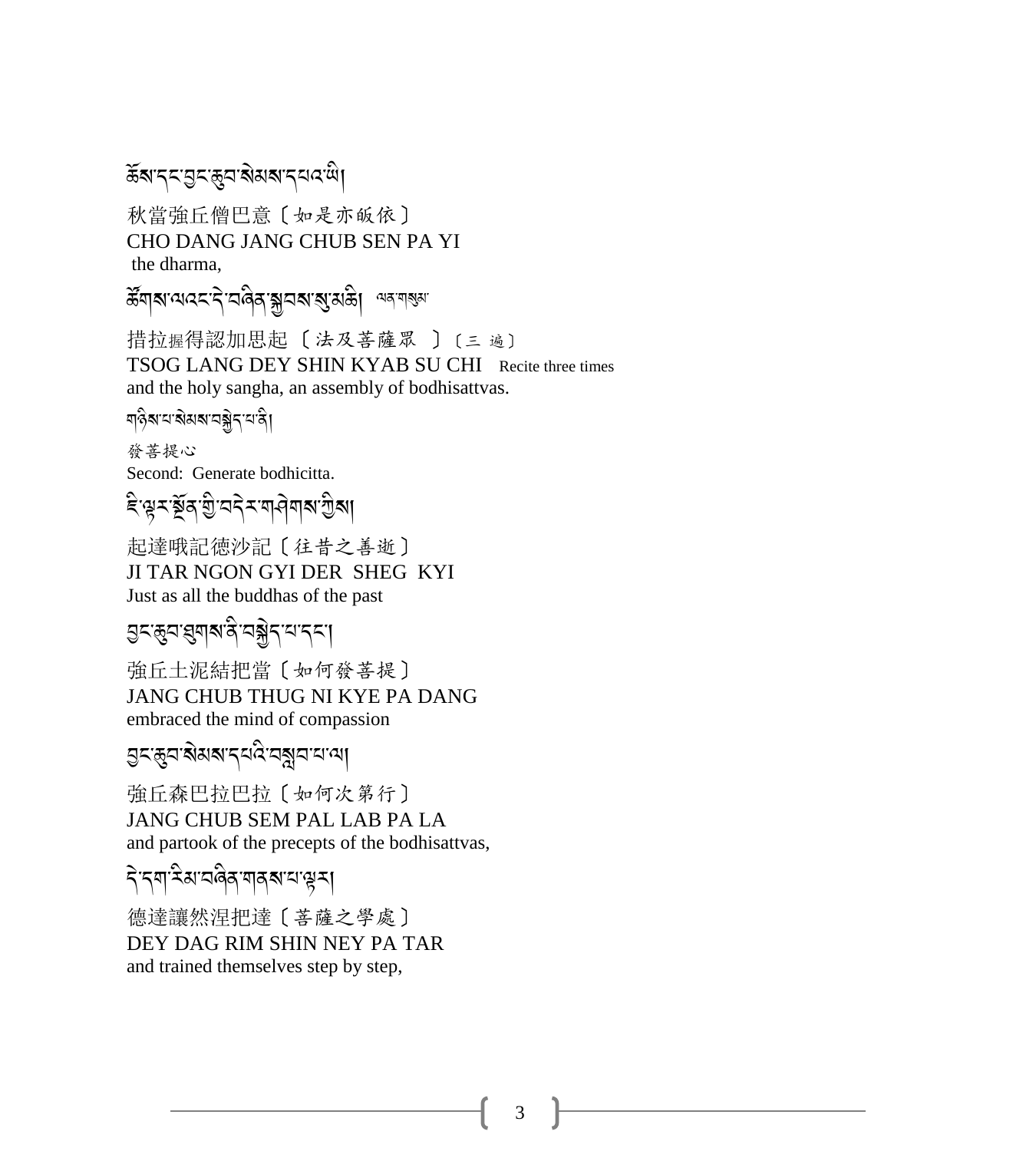### <u> নন্মাশ্ৰন ৰ্ম্ৰী</u> আৰম্বৰ্দীৰ না

達江卓哪潘頓德 [如是為利眾] DAG KYANG DRO LA PHEN DON DU I, too, for the welfare of benefiting sentient beings,

<u> उ</u>द्भुवारोसबादे वङ्गेद वञ्चे बिद्रा

強丘森泥吉記讓〔吾亦誓發心〕 **JANG CHUB SEM NI KYED GYI SHING** vow to cultivate the precious bodhicitta

देखलेत्रुद्गवेख्नुवयल्ल्य

得任得訥拉巴拉喻 [如彼次第學] DEY SHIN DU NI LAB PA LANG and follow those precepts.

देशयावलेवारावञ्जयायमावश्ची অন্™ন্ম্ঝ'

認巴人得拉巴記〔菩薩之學處〕 〔三遍〕 RIM PA SHIN DU LAB PAR GYI Recite three times I will gradually train myself.

### ริสสุสหรรม สิ้นสุสหรู พิธ

當地達冊哲吾悅〔現世已有果〕 DENG DU DAG TSEY DREY BU YU The fruit from having taken these precepts

য়ড়ড়ৢৗৼৼড়৻ড়৸ৼ৻ৼ৻

摸意思巴拉巴陀〔善獲人之身〕 MI YI SID PA LEG PAR THOB causes my human life to now become useful.

ঀ৳ৼৼৼৼৼৼৼৼৼৼৼৼৼৼৼৼৼৼৼৼৼৼৼৼৼৼৼৼৼৼৼৼৼ

得讓桑吉柔思結〔今生佛種姓〕 DE RING SANG GYE RIG SU KYEY Today, I take my birth in the buddhas' lineage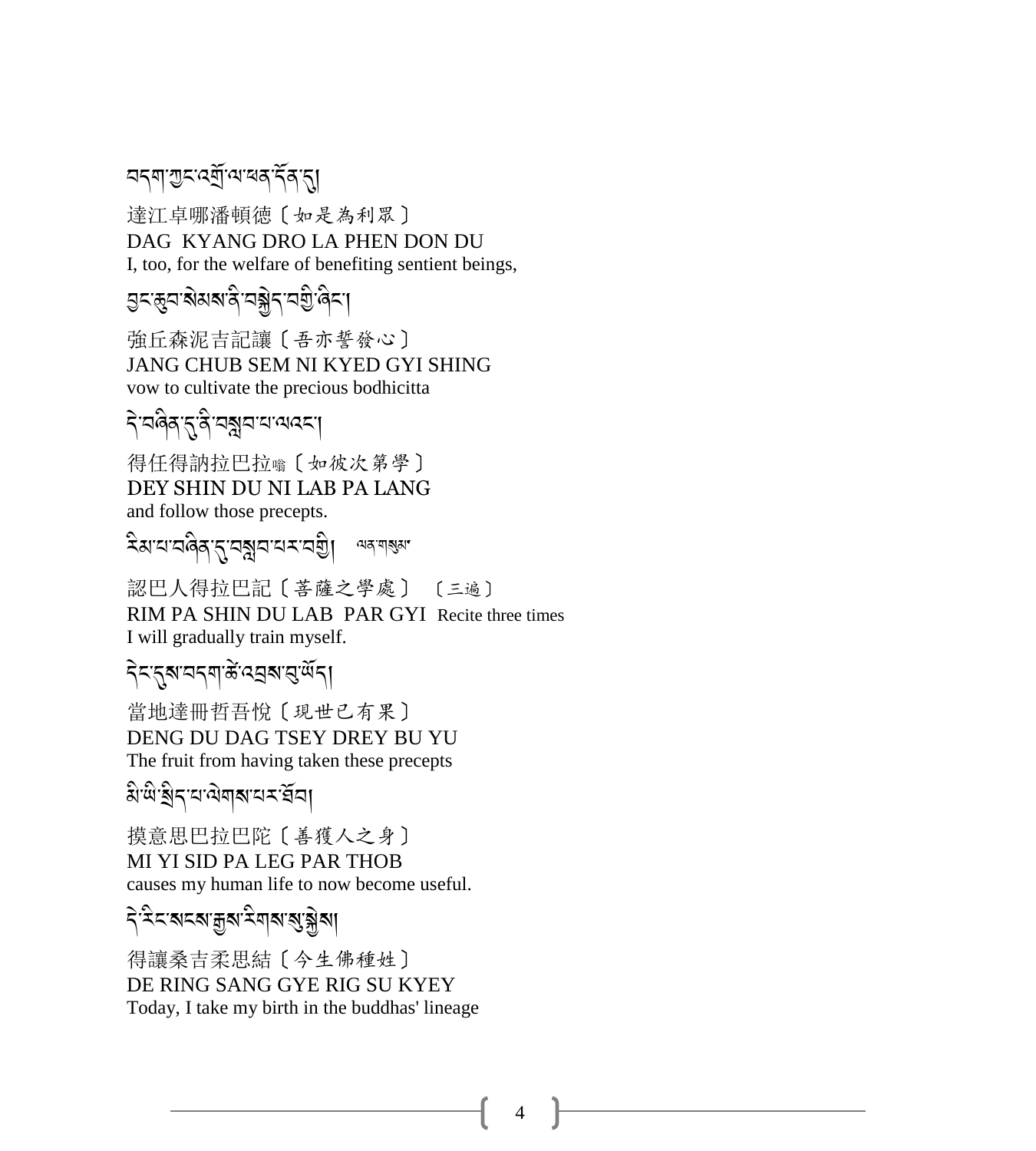#### ৰ্মনৰাক্কুৰ স্বাৰ্থ বাৰ্ম দুৰ্দটা

桑結這思達記朵〔已成佛之子〕 SANG GYE SEY SU DA GYUR TO and become a child and heir of the buddhas.

# বন্ধিৰে বি<br>বন্ধিৰে বি

達訥達個記泥江〔今我務必行〕 DA NI DAG GI CHI NEY KYANG In every way, then, I will undertake

### ূ<br>মণৰা পৰা প্ৰয়প্ত কৰে কৰা কৰা কৰা কৰা কৰা স্বী

柔當特不列增德〔合符種姓事〕 RIG DANG THUN PA'I LEY TSAM TE activities befitting such a rank,

# <u>ङ</u>्गद् अद्र् चार्द्रियाद्रीया

君滅增比柔得拉〔所為不污于〕 CHON MEY TSUN PA'I RIG DI LA and I will do no act to mar

# ূ<br>বিদ্যালয় কৰি কৰি বিদ্যালয় কৰি সময়।<br>ইণালয় বিদ্যালয় কৰি বিদ্যালয় কৰি বিদ্যালয় কৰি বিদ্যালয় কৰি বিদ্যালয় কৰ

紐巴莫記得達夏〔無過聖者種〕 NYOG PAR MI GYUR DEY TAR JA or compromise this sacred and immaculate lineage.

### $\widetilde{\mathcal{A}}$ মহানাম্ব্ৰাম্ব্ৰা

龍偉夏達彭波里〔盲者渣滓中〕 LONG WEY CHAG DER PUNG BO LEY For I am like a blind person who has found

## ्<br>दिख्यादिताङ्केदायाञ्च<u>र</u>ा

旗達任千泥巴達〔如獲至寶般〕 JI TAR RIN CHEN NYED PA TAR a wish-fulfilling gem within a mound of filth.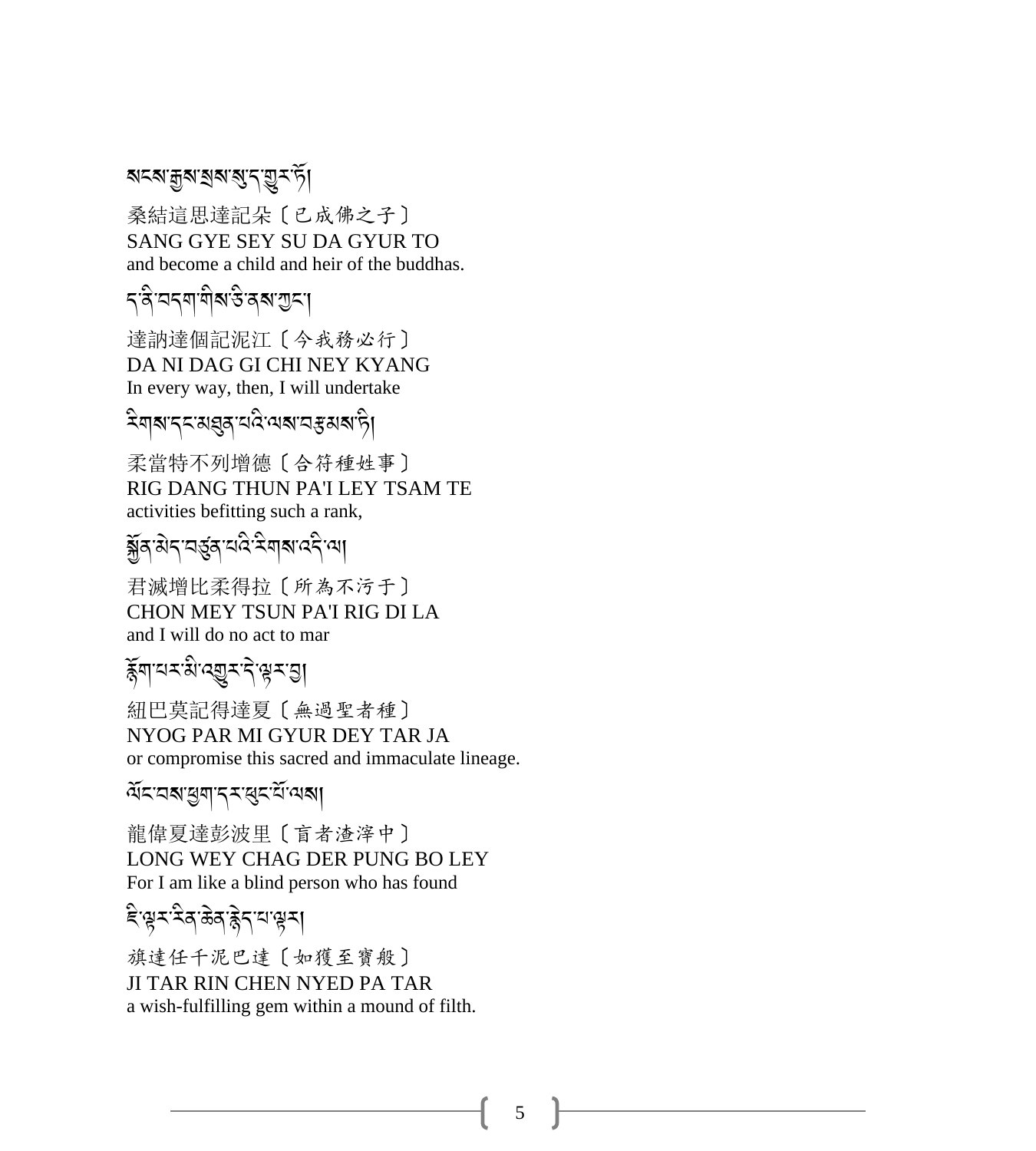दे वलेव हे लेग यू र ब्लेबादबा A

得任記秀達德泥〔如彼之幸運〕 DEY SHIN JI SHIG TAR TEY NEY It is exactly so! As if by some strange coincidence,

g<ଞ୍ବ'ৰ\থৰ'ৰ বিনিক্ষালী<br>বিশ্ৰম

強丘森那達拉結〔我生菩提心〕 JANG CHUB SEM NI DAG LA KYEY this altruistic compassion arises now from within me.

## নন্মামী নিম্নাষ্ট্ৰনা<br>নক্ষা বিদ্যালয় কৰা বিদ্যা

達各得讓絕巴他間記〔我今一切怙主前〕 DAG GI DEY RING KYOB PA THAM CHEY KYI And so, within the sight of all protectors (buddhas and boddhisattvas),

### হ্বুনম্বন্দ্ৰ্য অন্যান্ন কৰি স্থানী সম্বন্ন কৰি।

先阿卓瓦得殺泥當訥〔迎請眾生來做客〕 CHEN NGAR DRO WA DE SHEG NYID DANG NI I summon every being to be,

# নমন্বেনী কৰি প্ৰতিষ্কাৰী সমূহ বিশ্বি

瓦都得拉准的烏孫記〔賜以佛果及余樂〕 BAR DU DEY LA DRON DU WO ZIN GYI until their state of nirvana is ascertained with great joy!

z-.%-z-3 /-=-?R\$?-.\$:-2<-I A?, A

拉當拉們拉索嘎瓦記〔天非天等請喜悅〕 LHA DANG LHA MIN LA SOGS GA WAR GYI May devas & non-devas (gods and non-gods), and all the rest, rejoice!

ริสุสรรัสตตุลิวริมมลิ

復次正行次第: The stages of the actual practice: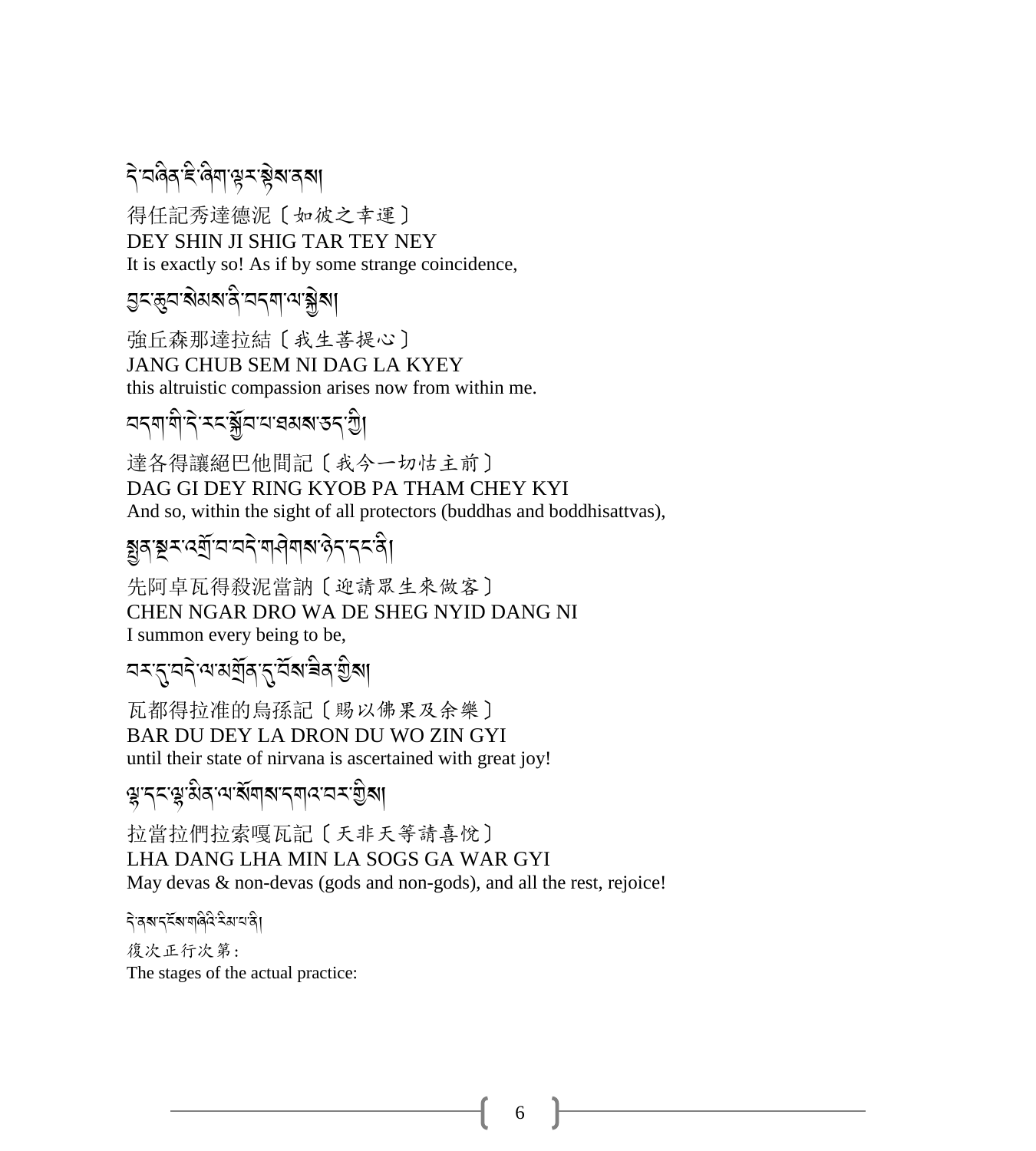### <u>ਹ</u>ੇ अ <sup>?</sup> सा सहिख्या दयदाञ्च र दि।

結 瑪柔得母旺記貝〔無明愚痴增上力〕 KYA: MA RIG TI MUG WANG GYUR BA'I Kye: Under the influence of ignorance and stupidity,

### ৰ্শিমমন্ত্ৰৰ পৰীত মিলাৰ সম্বাৰী

課瓦都桌柔藍根 [一切輪迴旁生種] KOR WA DOD DRO'I RIG NAM KUN are all the many kinds of samsaric animals.

बरावदेखरावाद्वीर वद्धिया

塔比浪拉尺比喜〔為引解脱聖道故〕 THAR PA'I LAM LA TRID PA'I CHIR This practice will lead them to the path of liberation,

हेवादवेवार्कवार्देवादवांश्चे।

丁志秋各頓但記〔緣起儀軌勝義印〕 TEN DREL CHO GA DON DAM GYI for the seal of absolute truth of this ritual of interdependence,

ড়ঀ৾ড়য়ৼঢ়ঽৼঽৼৼড়য়৸ড়ঀ

夏加達得樂瓦滅〔所持彼等無其惑〕 CHAG GYEY TAB DIR LU WA MED is a method that is infallible.

डेबायर्हेद डेटा। द्यायदे द्वयबाद गेंव अर्केषा पाबुरा शुक्लाव देवा कुर्कुदाय साबय बाया

如是念誦並思維彼等有情已得三寶之救護,並接誦

Having recited this, think that these beings are under the protection of the Three Jewels.

*ॸ*ड़ॕॺॱॺॖॺॱढ़ॸॺॱॸॆॱॸऻऀॺज़ऄग़ॺॱय़ॱॸॶॱॸॶॕॺॱय़ॱॺॸॱॸॺॱॺॸॱॾॕग़ॺॱय़ढ़ऀॱॺॸॺॱक़ॗॺॱॸऀॺॱऄ<sub>ॳ</sub>ॱऄॷॱफ़ॕॖॸॱड़ॺॱॺॱख़ॖॺऻ

বৰ্কন্ম মৰ্ক্তিন নিজ্নৰ স্থান কৰি আৰু নাৰ্জ্য

君燈地 得仁殺巴 扎君巴 央達巴 昨比 桑結仁清 祖多見拉 相擦羅 切朵 加思其哦 [三遍][頂禮供養皈依出有壞, 善逝, 應供, 正等覺寶髻佛]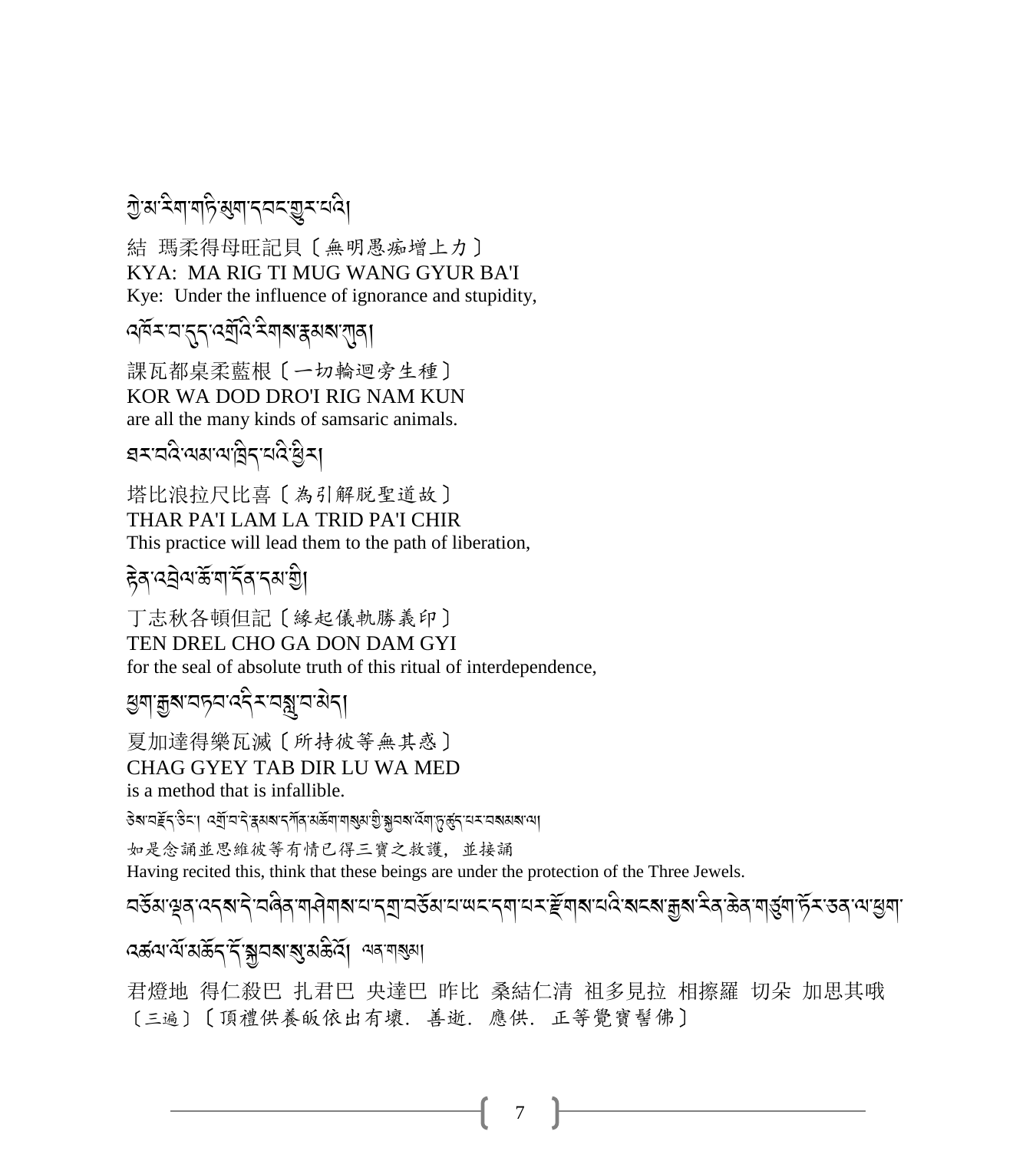#### CHON DEN DEY, DEY SHIN SHEG PA, DRA CHOM PA, YANG DAR PAR DZOG PA'I, SANG GYE RIN CHEN CHUG TOR, CHEN LA, CHAG TSAL LO, CHOD DO,

KYAB SU CHI'O Recite three times.

Bhagavan, Tathagata, Foe Destroyer, and Completely Perfect Buddha Crest of Jewels, to you, I pay homage, worship, and take refuge!

<u>नडॅबाब्रुवाददबादे तालेवायात्रां रंगतेबाद्यां राजस्था पारंगते संस्थां पुरारंगते स्थाने वाडीवात्रां संस्थाने स्</u>

#### মৰ্ক্টন'ৰ্ন'ৰ্মুম্ম'ৰ সমী মন্মশৰ্জ্ঞা

君燈地 得仁殺巴 札君巴 央達巴 昨比 桑結釋迦徒巴拉

相擦羅 切朵加思其哦, 〔三遍〕〔頂禮供養 皈依出有壞. 善逝. 應供. 正等覺本師釋 迦牟尼佛〕

CHOM DEN DEY DEY SHIN SHEG PA DRA CHOM PA YANG DAG PAR DZOG PA'I SANG GYE SHAKYA THUB PA LA CHAG TSAL LO CHOD DO KYAB SU CHI'O Recite three times*.*

Bhagavan, Tathagata, Foe Destroyer, and Completely Perfect Buddha Shakyamuni, to you, I pay homage, worship, and take refuge!

2&R3-w/-:.?-.J-28 A/-\$>J\$?-0-.P-2&R3-0-;%-. \$-0<-eR\$?-0: A-?%?-o?-3\$R/-0R-:R.-.0\$-+-3J.-0-=-

### <u>ধ্</u>রনার্ব্র্য প্রাপ্তার্ট (মাই-স্মান্ত্র্য বিশিক্ষিণ)<br>প্রাপ্তার্থ-স্থার্থ-পূর্ব্য বিশিক্ষা

君燈地 得仁殺巴 扎君巴 央達巴 昨比 桑結恭波 握巴的 彌巴拉 相擦羅 切朵 加斯 起哦 〔三遍〕 〔頂禮供養皈依出有壞 善逝 應供 正等覺 怙主阿彌陀佛〕

CHOM DEN DEY DEY SHIN SHEG PA DRA CHOM PA YANG DAG PAR DZOG PA'I SANG GYE GON PO OD PAG TU MED PA LA CHAG TSAL LO CHOD DO KYAB SU CHI'O Recite three times.

Bhagavan, Tathagata, Foe Destroyer, and Completely Buddha Protector of Boundless Light (Amitabha), to you, I pay homage, worship, and take refuge!

त<br>निर्द्धियः स्वयं स्थान् सत्यः सेअस्य स्थले कर्णान् कर्तुं स्थान् स्थान् स्थान् स्थान् स्थान् स्थान् स्थान् स्था A

:বৰ্ক্তৰামাঁ মাৰ্ক্তন কৰি। A  $\approx$ ন $\approx$ ম $\approx$ 

強丘森巴 森巴欽波 娘結親波當 丹巴 帕巴先熱思 旺秀拉 相擦羅 切朵 加思起哦 〔三遍〕〔頂禮供養皈依大慈大悲觀世音菩薩〕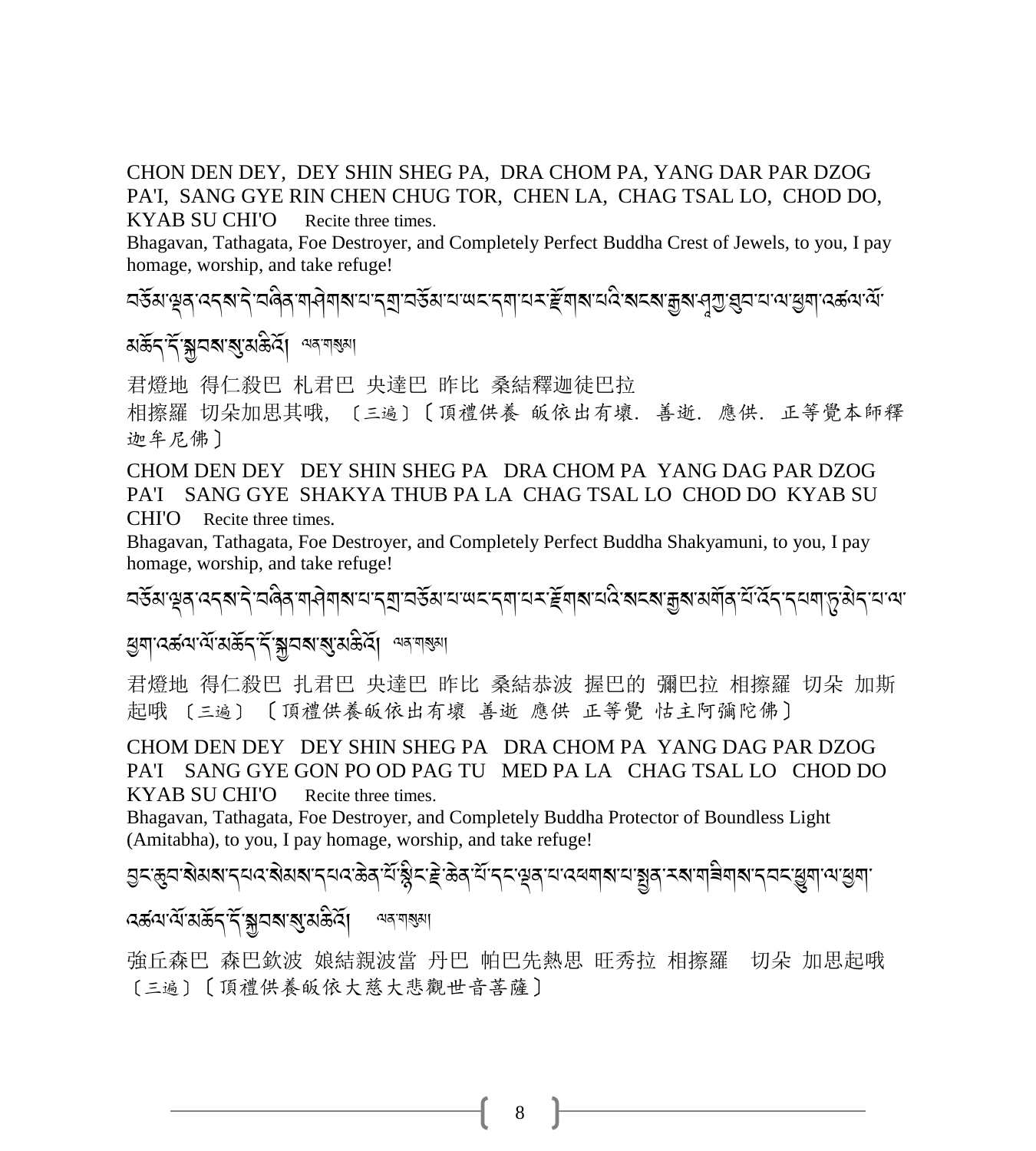#### JANG CHUB SEM PA SEM PA CHEN PO NYING JEY CHEN PO DANG DEN PA PHAG PA CHEN REY ZIG WANG CHUG LA CHAG TSAL LO CHOD DO KYAB SU

**CHI'O** Recite three times.

Bodhisattva, Mahasattva, the Great Compassionate Lord Avalokitesvara, to you, I pay homage, worship, and take refuge!

गलत राम स्वत् पर पर के हैं। अपने स्वत् के स्वार्थ के स्वार्थ के स्वार्थ स्वार्थ के स्वार्थ के स्वार्थ

阿彌陀佛心咒: 嗡阿麼得瓦 阿依悉地 吽舍 盡力念誦 Furthermore, this is the heart mantra of the Buddha of Boundless Light, of Amitabha: OM AH MI DEY WA AH YU SIDDHI HUNG HRIH Recite as much as possible. য়ৢঽ৾ৼয়য়৾৾য়য়য়ড়ড়ৢৠৼৼৢ৾ঀ৾৾ ড়৻ৼঀ৻ড়ৢৼড়ৢৼড়ৢৼড়ৢৼ

觀世音菩薩心咒: 嗡嘛尼吧米吽舍 盡力念誦

The heart mantra of Avalokitesvara:

OM MA NI PAD ME HUNG HRIH Recite as much as possible.

हेव दवेव बयअँ देव यूव यदे।

接誦甚深緣起偈: Praises of the Profound Meaning of Interdependence

#### ন`র্য়। উন্মস্থমন্মন্য ডন্'ক্রু'অন্ম'য়ুন'। ।

納摸: 秋訥他節記列雄 〔諸法由因生〕 NA MO: CHO NAM THAM CHED GYU LEY JUNG Namo! All phenomena arise from causes.

#### दे: कुदे:चलैव:या वेयाव्याचा बाह्य दब्धा ।

得記得認殺別誦〔彼因善逝說〕 DEY GYU DEY SHIN SHEG PEY SUNG This was taught by the Buddha.

### ক্কুঅর্যেমিঅব্যন্থ জিব্রা

記拉果巴剛因巴〔何遮彼法因〕 GYU LA GOG PA GANG YIN PA What causes the cessation of suffering?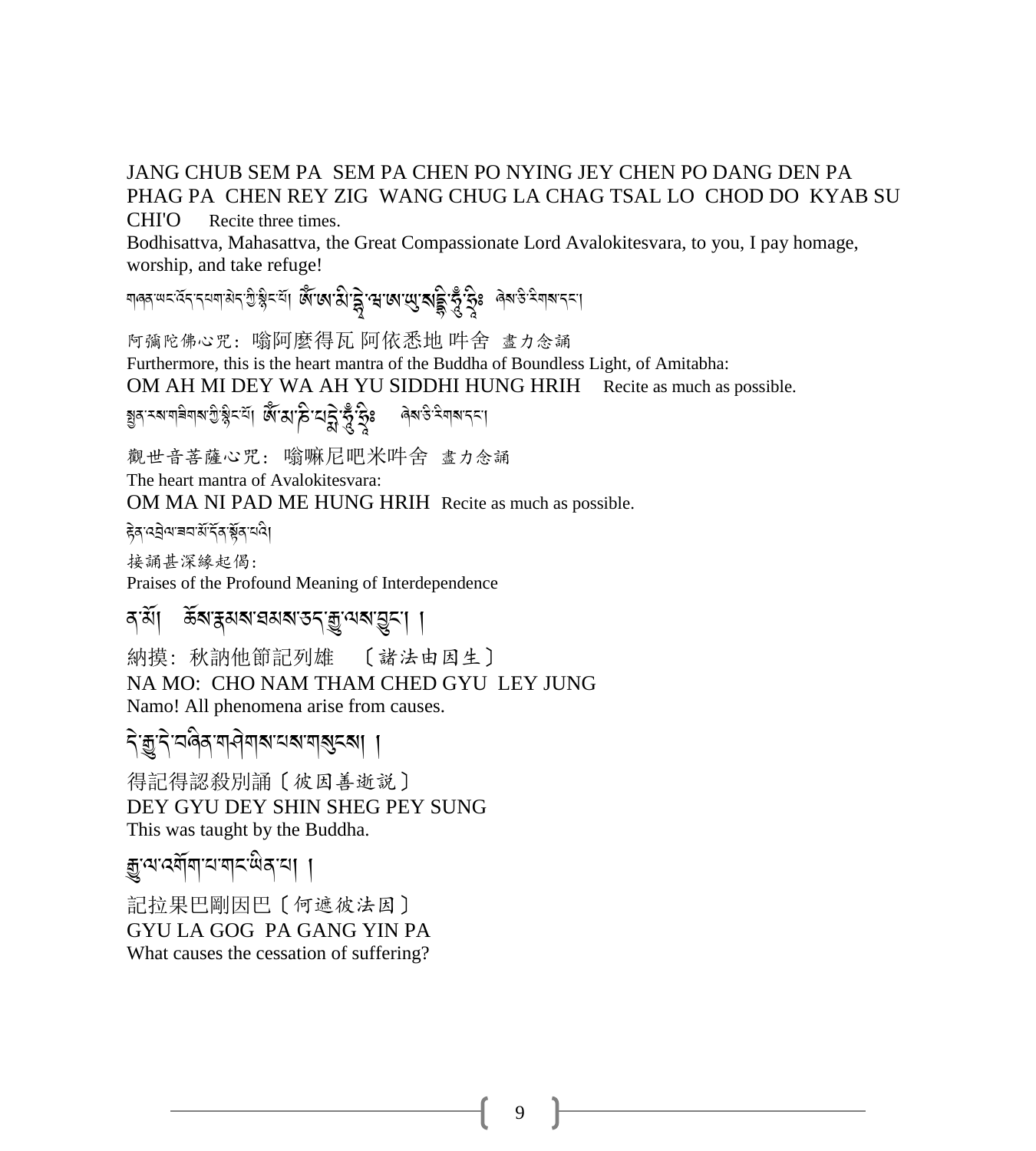### ॸ्षोञ्चॅदळ्क्ष्यॅब्स्द्देञ्जन् बाह्यरब्स् ।

格兄清波得個誦〔佛陀如是說〕 GEY JONG CHEN POY DI KED SUNG Great virtuous practice is what was taught.

ब्रेगयर् खर्थियुर्वेदा ।

杜巴機央摸夏讓 [ 諸惡莫作] DIG PA CHI YANG MI JA SHING Avoiding negative actions will

*ॸ*्षो ञासुवाञ्जुत्राऊँ बाबाय बङ्गान्।

格瓦盆森措巴削 [眾善奉行] **GEY WA PHUN SUM TSOG PAR CHED** accumulate excellent merit,

*ম*নথীৰ মৰাজী অনহাৰী পৰিবলগী ।

讓格森那永思得〔自淨其意〕 RANG GA SEM NI YONG SU DUL and completely tame one's mind.

ক্ষ্ণ ৰামৰা ক্ৰমানম্বৰ নাম্বৰা

德訥桑結但巴音〔是諸佛教〕 DI NI SANG GYE TEN PA YIN This is the doctrine of the Buddha.

ৰিম'ৰ্মমাম'ৰ্ক্তমাৰা ৰামহামহম আৰু বিদ্ৰা

此後誦長壽佛心咒: Recite the above verse, then recite essence mantra of long life.

জুৰে মূৰ্দ্বাৰটা লব্দ্বপূৰ্ণৰ প্ৰতিষ্ঠাৰ পৰি দিন কৰা দিয়া প্ৰকাৰ কৰি প্ৰাৰ্থ কৰি প্ৰাৰ্থ কৰি। हे शुद्धाञ्च साद्य सङ्क्षित्याञ्च साद्य स्थाप्रदाञ्चाञ्चा अवसालहरूला बेह्रबाल संसदन संसदन संसदन संसदन संसदन के अत <িয়ারী প্রাপ্ত বিদ্যালয় বিদ্রালয় বিদ্যালয় বিদ্যালয়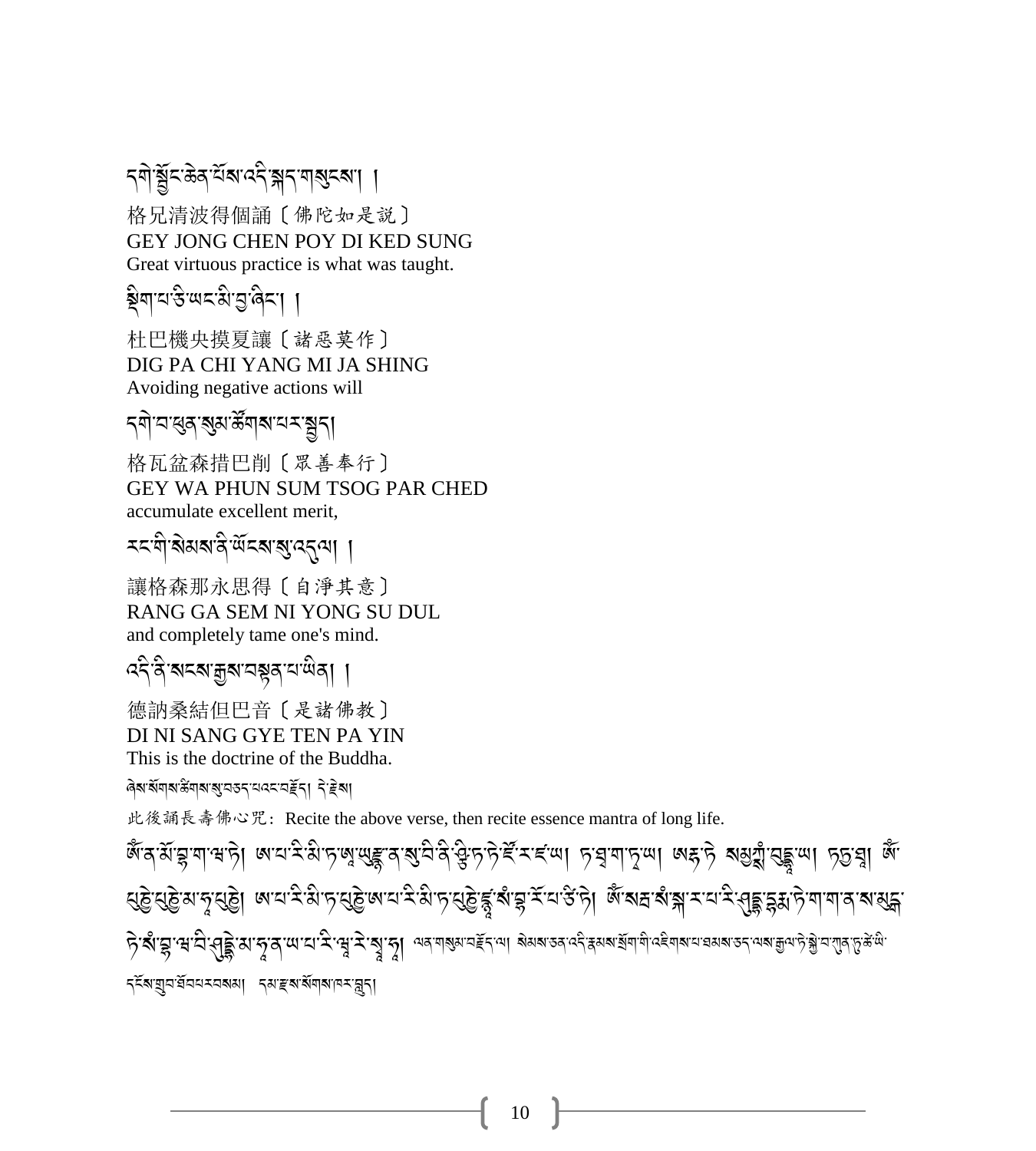嗡那莫巴嘎瓦得 阿補熱 摸達 阿耶加那 色波哪 則達得昨 日阿雜呀 達它嘎達亞 阿日 哈得 薩木亞 桑波達亞 達亞它 嗡本耶本耶 瑪哈本耶 阿補熱 摸達本耶 阿補熱 摸達 本耶 加那桑吧若巴字得 嗡薩瓦 桑嘎日<sup>阿</sup> 巴熱西達 達瑪得 嘎嘎那 薩夢嘎得 桑巴 瓦 波西得 瑪哈那亞 巴日瓦熱 索哈 ( 念誦以上的長壽佛心咒三遍 ) 觀想此等有情從生命 畏懼中解脱 生生世世獲得壽命悉地 施放丸子等加持品,後接誦

OM NA MO BHA GA WA TEY AH PA RI MI TA A YU JHANA SU BI NI SHI TA TEY DZO RA DZA YA TA THA GA TA YA AR HA TE SAM YAM SAM BUDDHA YA TA YA THA OM PU NE PU NE MA HA PU NE AH PA RI MI TA PU NE AH PA RI MI TA PU NE JHA NASAM BHA RO PA TSI TE OM SAR WA SAM SKA RA PA RI SHUD DHO DHARMA TE GA GA NASAM MUD GA TE SAM BHA WA BI SHUD DHEY MA HA NA YA PA RI WA REY SO HA Recite three times.

Visualize beings safe and liberated from the fear of losing their life and pray that they may accomplish longevity in this and every future life. Now, place blessing pills or sacred substances into the (animal's) mouth.

ू<br>लूडी डै.अर्टी : अर्ट्यू शर्ट स्थली से अर्ट्यू । सूटात कुर्ट से अर्ट्यू से सूटात कर से स्थान अर्टी अथ सेटी जथवाओ ସୟଷ୍ଠାରେ ''ସ୍ରା'' ସେ ।<br>ସ୍ୟାକ୍ତ '' ସେ '' ସେ ।' ସେ ଏକା ସେ ।' ସେ ।' ସେ ।' ସେ ।' ସେ ।' ସେ ।' ସେ ।' ସେ ।' ସେ ।' ସେ । .<br>.

嗡索巴瓦 西達 薩瓦達瑪 索 巴瓦西朵吽 東巴泥得記 東比昂哩木夏 力彭康 接切 它 見 南達德瓦欽波 讓仁卻比 真彭 桑記彌恰巴記

觀想諸法遍空性 . 與空性中所緣眾生之身蘊界處等, 悉皆變為清淨大樂自發不可思議供雲. OM SWA BHA WA SHUD DO SARWA DHARMA SWA BHA WA SHUDDHO HUNG TONG PA NYID DU GYUR TONG PA'I NGANG LEY MIG CHA'I LU PHUN KHAM KHEY CHED THAM CHED NAM DAG DEY WA CHEN PO'I RANG SHIN CHOD PA'I TRIN PHUNG SAM GYI MI KHYAB PAR GYUR

Visualize all phenomena becoming empty. Within this empty space, aggregates, elements and sensebases of the objects are transformed into a spontaneous, unceasing cloudbank of pure, blissful and extraordinary offerings.

ক্ষেত্ৰবোৱা, আনহাত<br>আনহাত্ৰবোৱা, অনেলছন ચાવવ અર્દેદ ছাণাઓ છે. 99.56 એ

嗡阿吽 (三遍) 再以虛空咒作加持 那瑪薩瓦 達它嘎達 巴于補修 麼克別 薩日瓦達康 俄 嘎得 薩帕日那 何蒙嘎嘎那 康 索哈

OM AH HUNG Recite three times. Then recite the space-treasure mantra once to make blessings: NAMO SARWA TATHAGATE BHAYO BI SHU MU KEY BEY SARWA TAT KHANG UG GA TE SA PA RA NA HI MAM GA GA NA KHAM SO HA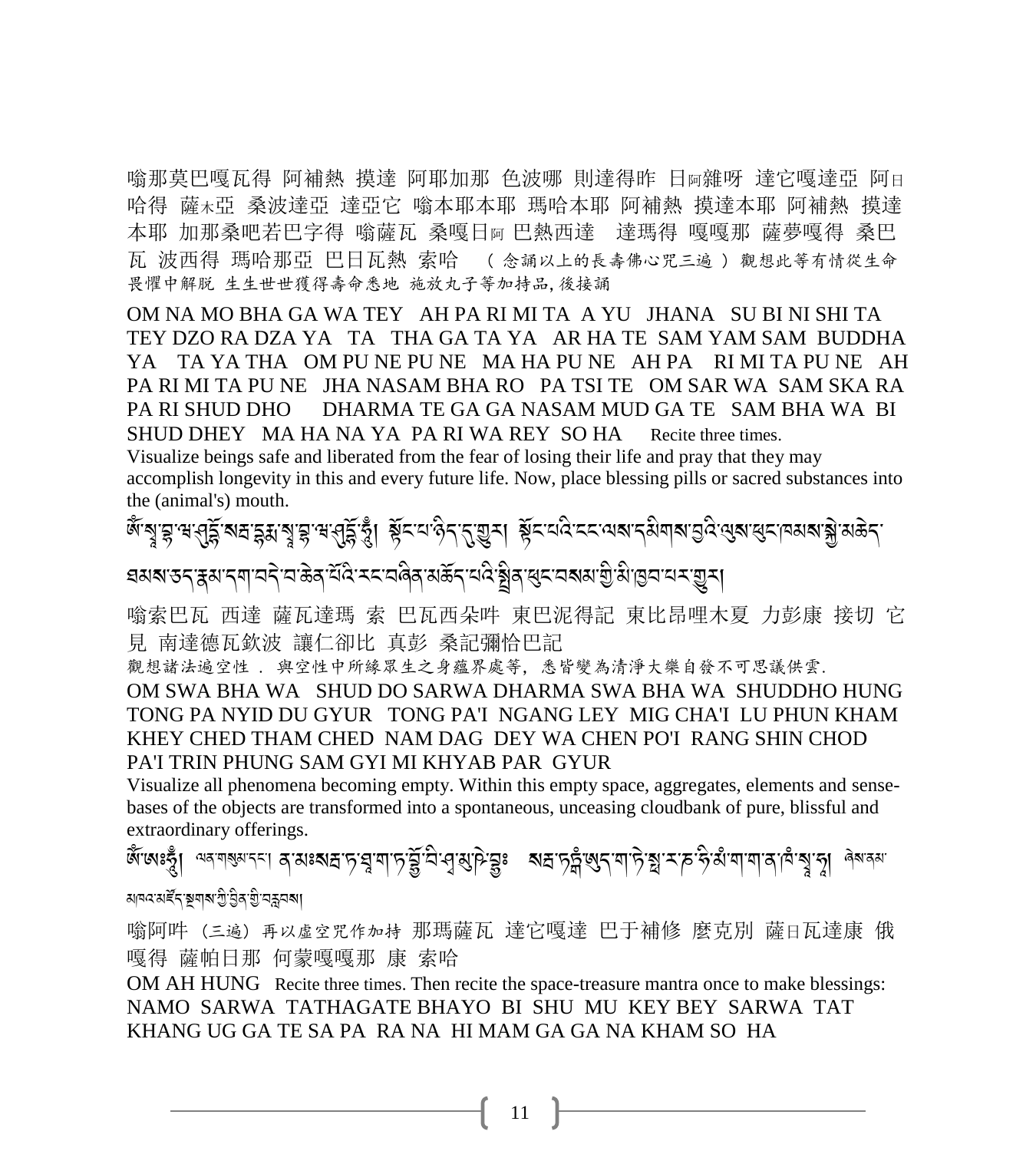### ये। अंगबान् दुवे बिनवान विद्यापाली ।

結 缺記讓那秀巴意〔所有十方諸刹土〕 KYE! CHOG CHU'I SHING NA SHUG PA YI Kye! Residing in the ten directions are the

### **สะส**าสูสาธิ์สารรารศา 35สารรา

桑結秋當根登當〔所住佛法及僧伽〕 SANG GYE CHO DANG GEN DUN DANG Buddha, dharma, and sangha,

য়ৢয়ড়৾ৼঀয়য়ঢ়ড়৻ৼড়ৢঢ়৻ৼৣড়ৢয়৾য়

喇嘛意丹康卓措〔上師本尊空行眾〕 LAMA YI DAM KHA DRO'I TSOG assemblies of lamas, yidams, and dakinis,

### रें बार् ब्रेंट दय उन मुखर्के था।

秋炯丹見江措拉〔如海守誓護法前〕 CHO KYONG DAM CHEN GYA TSO LA and an ocean of the oath-bound and the dharma protectors;

अर्केदायादयायादवयावाते। ।

卻巴當巴布瓦訥〔奉獻特殊之供物〕 **CHOB PA DAM PA BUL WA NI** we make a pure offering to you,

ইশিদ্ববাৰ ক্ষক্ৰ প্ৰক্ষক আ

索吾那西丹巴意〔具有命氣心識者〕 SOG WUG NAM SHEY DEN PA YI that is endowed with life's force and consciousness,

桑見得訥冊地列〔此等眾生解壽魔〕 **SEM CHEN DI NI TSEY DUD LEY** in order to liberate beings from this life,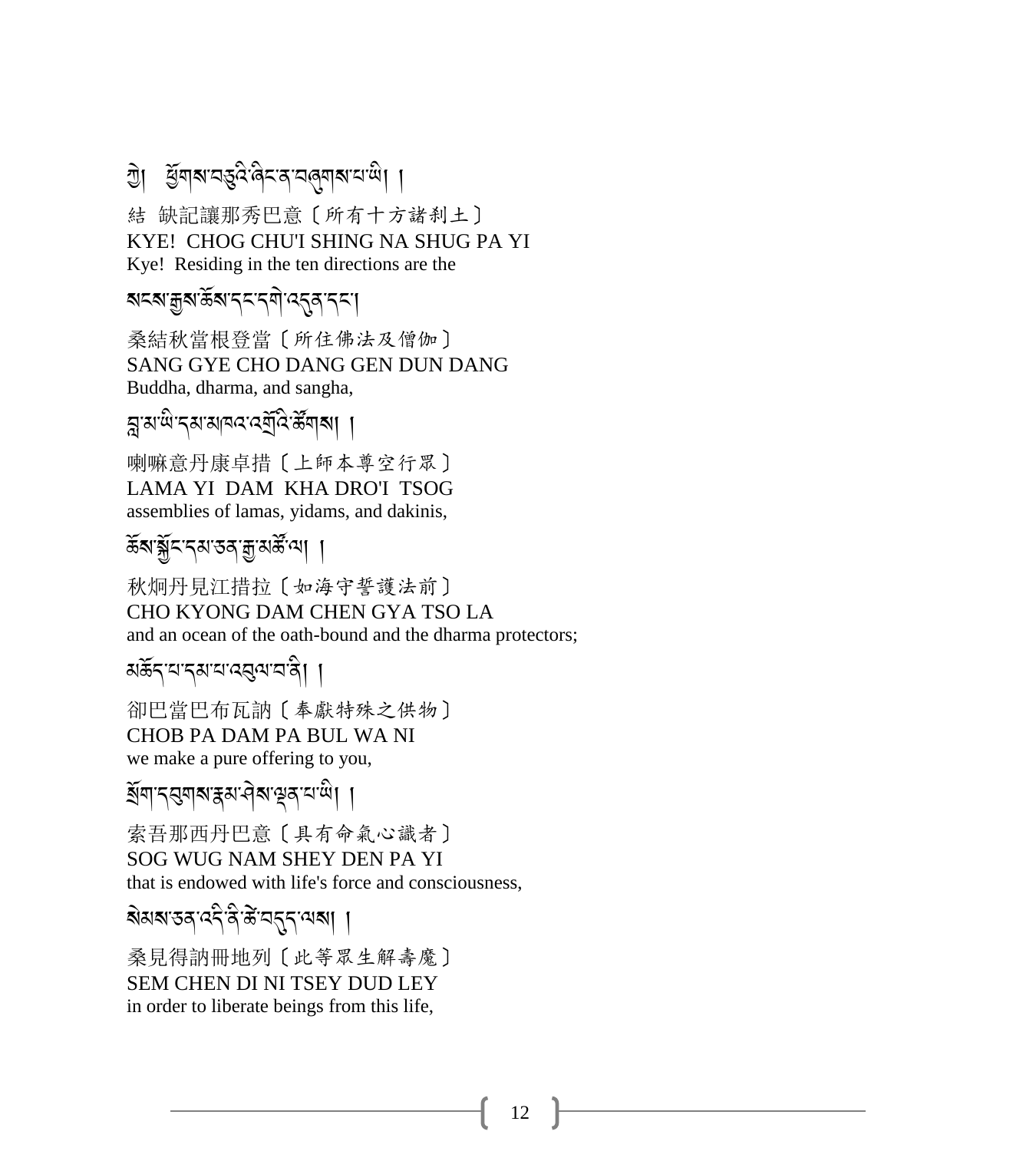#### ৱমদ্টৰেইনাৰাটাৰ ব্ৰন্থাৰাৰ <u>বি</u>মন্ত্ৰী । A

塔德久米吾永陀〔獲得無畏之解脱〕 THAR TEY JIG MEY WUG YUNG THOB thus giving them confidence and fearlessness.

## द्दे<sup>-</sup>लि:ब्रट्रान्नश्राञ्जै:अक्रेट्र्इश्वा ।

得意彭康結切那〔於此一切界蘊處〕 DI YI PHUNG KHAM KYE CHED NAM Their aggregates, elements, and sense-bases

<%-28 A/-i3-.\$-3 (R.-0: A-3 A/, ,

讓認那達卻比真〔自性清淨供養雲〕 RANG SHIN NAM DAG CHOD PA'I TRIN arise as a naturally pure cloudbank of offerings,

|<br>|<br>| | |><del>T</del>3-3||ara-1953

那卡恰巴卓西江〔周遍廣大虛空界〕 NAM KHA KYAB PAR TRO JE CHING permeating infinite space,

### ক্ষ্মৰ ব্যৰ স্বান্দ্ৰ ।

朵雲根但德瓦切〔普具妙欲大安樂〕 DOD YON KUN DEN DE WA CHEY great bliss endowed with all pleasures,

.<br>दक्षे:ब्रेद्'क्षे:ब्रॅंक्षा:ङ्ग्रूव'यदि'ङ्क्ष्

其美策球智比則〔成就無死延壽物〕 CHI MEY TSE CHOG DRUB PA'I DZEY accomplishing supreme immortality and deathlessness substances.

3-3,:-3J.-0<-;R%?-><-2?, ,

木它美巴永夏偉〔顯現無邊無垠故〕 MU THA MED PAR YONG SHAR WEY Boundless wholly shining,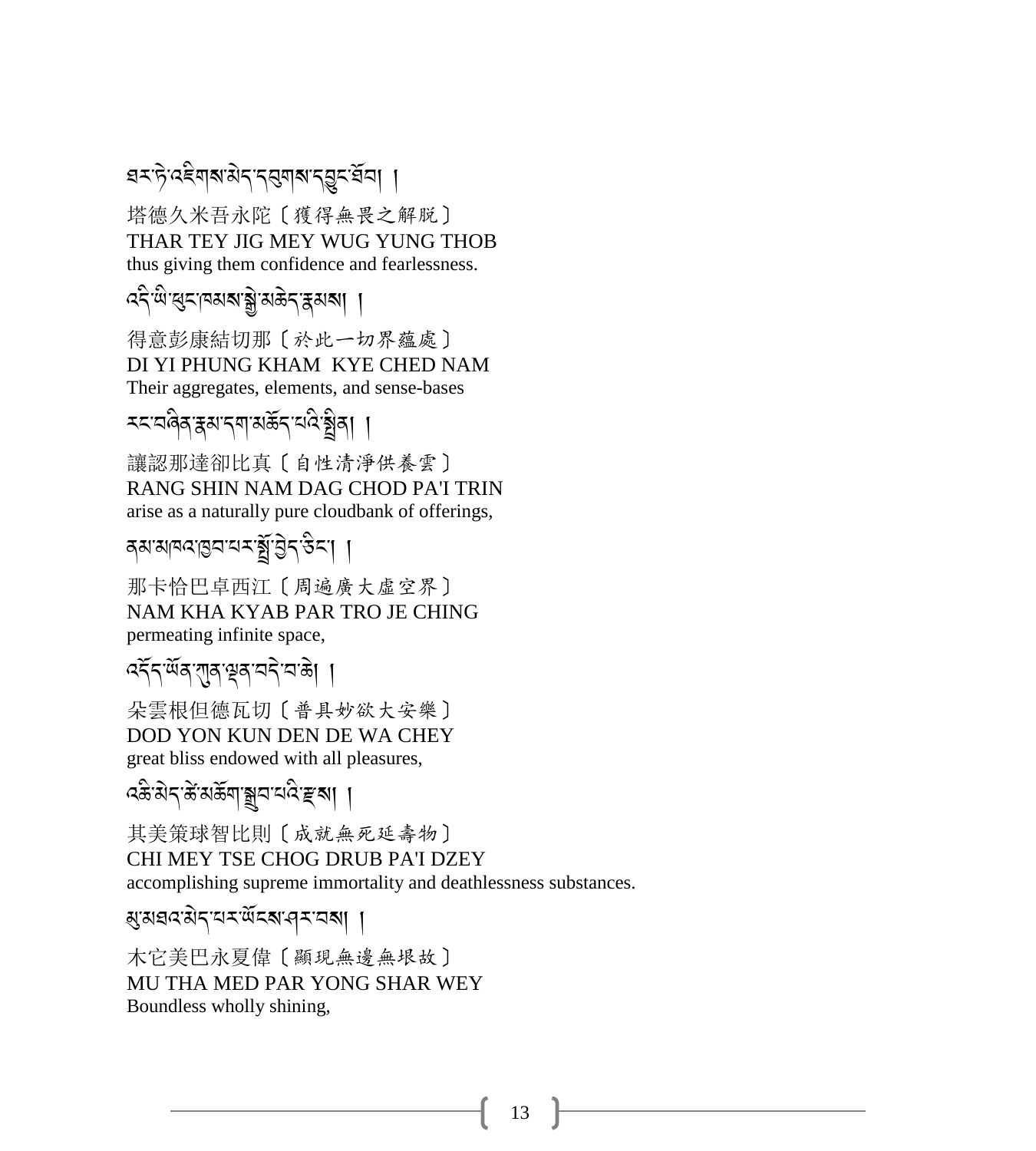### डिन क्षया सुषा राज्या पाउन ये व्यञ्जन।

切那土當念波宮〔酬謝汝等之意願〕 KYED NAM THUG DAM NYEN PO KANG may all your heart wishes be fulfilled!

### 

記日秋當丹記久〔願諸具足大歡喜〕 **GYEY RAB CHOG DANG DEN GYUR CHIG** May you be endowed with supreme happiness!

#### নন্মান্ন ৰামৰাতন অৰাজন বাৰা ।

達當森見它切根〔吾與一切諸眾生〕 DAG DANG SEM CHEN THEM CHED KUN May I and all sentient beings

### ্নুৰামীৰ্'বক্তী'নবি'ক্লীনা'ঝৰা'হাম। ।

地們其為嘎列它〔願解非時死之災〕 DU MIN CHI WAI KEG LEY THAR be freed from the obstacle of untimely death!

### <u> सेवानुष्णुवादेदादर्भेद्युदावेदा ।</u>

信得因讓措記讓〔長久住於此世間〕 SHIN TU YUN RING TSO GYUR SHING May our lives be extremely long

### ন্দ্ৰৌমাৰা ৰুমুক্ত উনাম ইনাম মৰ্মী ।

的拉盆措陀巴修〔獲得圓滿諸吉祥〕 DE LEG PHUN TSOG THOB PAR SHOG and may we attain perfection and auspiciousness!

$$
\mathbb{E}[\mathcal{S}^{\text{max}}] = \mathbb{E}[\mathcal{S}^{\text{max}}]
$$

彭康年巴索其淨〔祈願恢復衰界蘊〕 PHUNG KHAM NYAM PA SOR CHUD CHING May the deteriorations of our aggregates and elements be restored!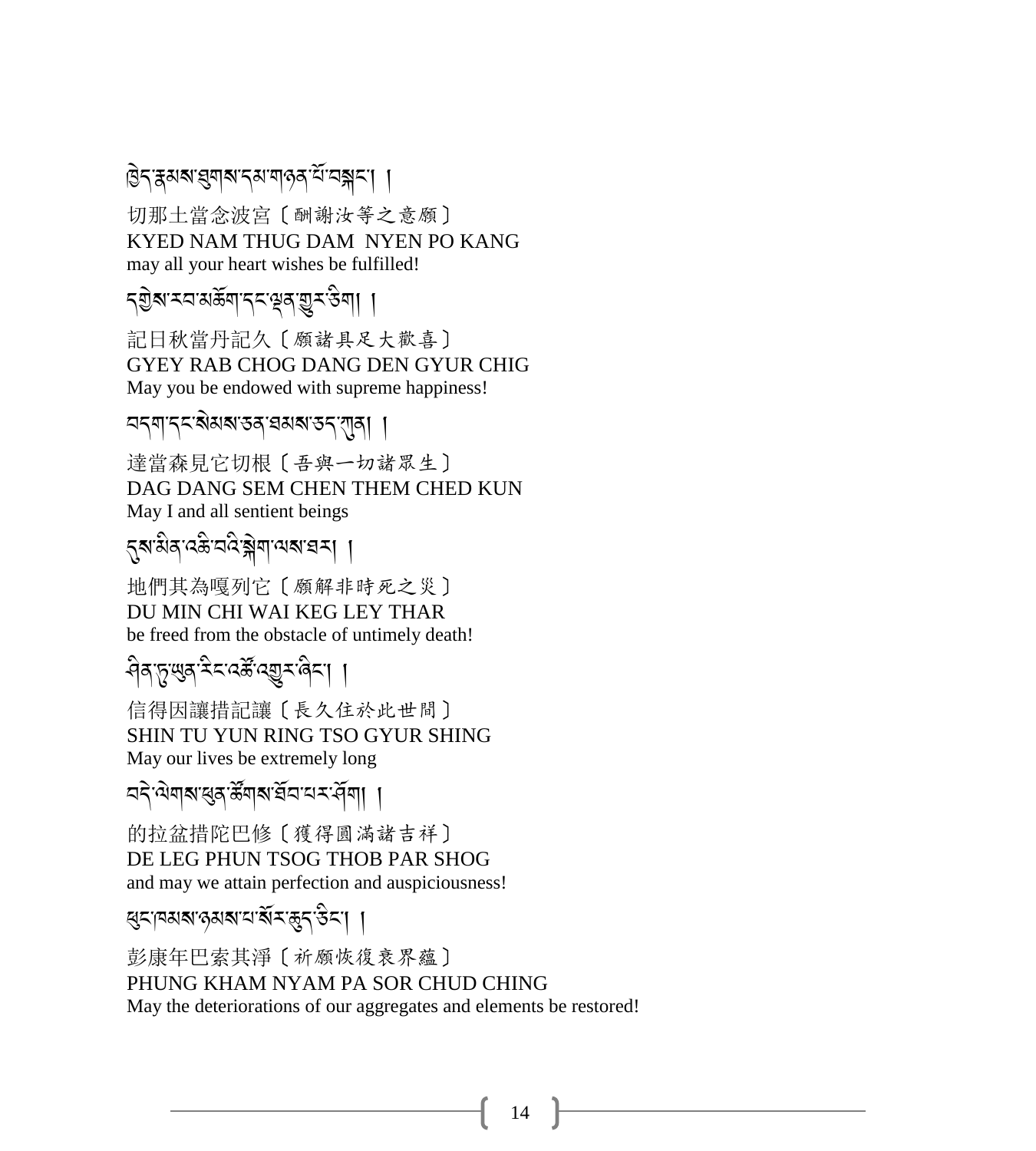### <u> নহুৰ শৰ্মিণ বিৰোধৰ প্ৰথম প্ৰাৰ্থ</u>ী

丹約當記訴思悶〔增上動靜之精華〕 TEN YO'L DANG CHUD SO SU MIN

May the merit of this (activity) ripen as luminous nectar to nourish the inanimate and animate!

### कें दयवाययागा अददबागविन्वहेदाकुत्रा ।

冊巴札東司記機 [ 壽得光華及威嚴] TSEY PAL TRAG DANG ZI JID GYEY May longevity, resplendence and glory increase!

### द्रायेदऊ्षाद्वें रादवेवायरसँगा ।

那美秋覺瞥瓦修〔無病法財皆增上〕 NEY MED CHO JOR PHEL WAR SHOG May spiritual prosperity increase and may all beings be free from illness!

### *দ্*ণা বহীৰা মানব মন্ত্ৰমা বৰ্ষা ভাগ্মনা ।

格地卡娘卓瓦根〔此善迴向諸有情〕 **GEY DI KHA NYAM DRO WA KUN** By this virtue, equal to sentient beings as vast as the sky,

# ब्रु:दक्षे वश्य बन्द र इंद्र के ।

結起列得多結個〔願得殊勝金剛身〕 KYEY CHI LEY DEY DOR JEY KU may all beings transcend birth and death, by attaining the vajra body

अर्वोव टॅक्किन्दयवासेन याली ।

供布冊巴彌巴意〔超離一切生死位〕 GON PO TSEY PAG MED PA YI and the sacred state

गें दबदादबादार्जना ।

果彭丹巴陀巴修 [願獲無量光佛果] GO PHANG DAM PA THOB PAR SHOG of the sole protector Amitayus!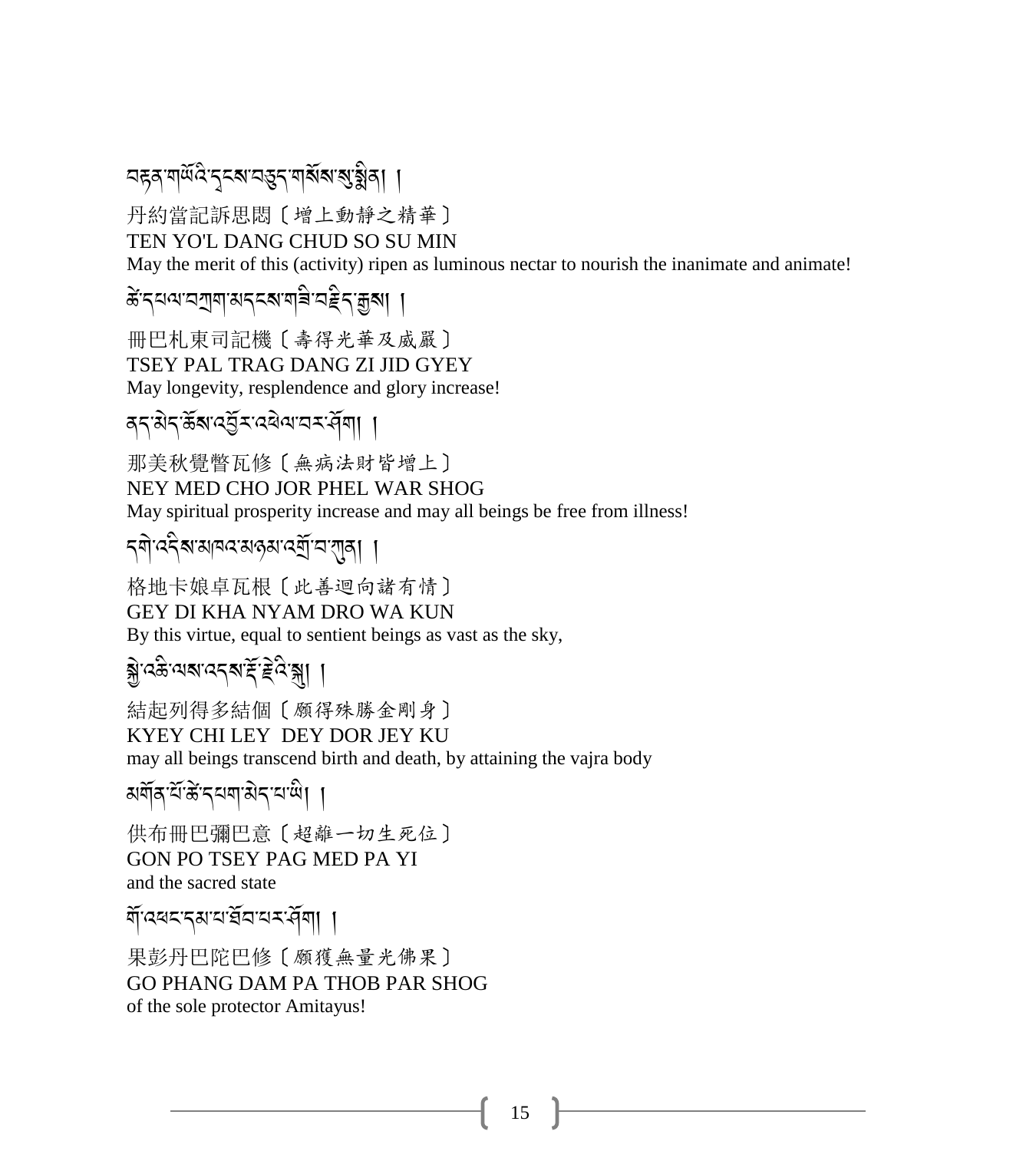#### ऄॺॱय़*ॾॖॕ*ॸॱॺॱॸॢॱॺॱॺॕॺऻॺॱग़ॗऀॱढ़य़ॺॱय़ड़ॺॱ<sup>ख़ऀ</sup>ॺॱॺऻ

若為祈請上師住世而放生者 , 則當念誦; After reciting this, if it is a puja for a lama, recite:

# ,<br>दि'श्ले राज्ञ ने दानुराज्ञा राज्ञा से अपने प्राप्त ।

度達智比拉西典這記〔作此善妙緣起力〕 DI TAR DRUB PA'I LEG JEY TEN DREL GYI By the interdependence of this good act thus accomplished,

#### -<br>न्यव्यञ्ज्ञान्नुत्रविद्ग्राङ्कं स्वायञ्जूतालया । A

巴登喇咪格彩日擔讓〔祈願具徳上師尊〕 PAL DEN LA MA'I KU TSEY RAB TEN SHING may the life of the glorious lama be extremely steadfast!

# ू<br>सन् बुद्दर्खेव अब बुँगबाद्यस्य स्थाना ।

瑪雄成列修記繞得恰〔住世事業遍十方〕 MED JUNG TRIN LEY CHOG CHUR RAB TU KYAB May his enlightened activities completely pervade the ten directions,

### ,<br>इया**वा**:गु:बखेद देव:खॅदवाडा:ब्युवादादार्दवा। ।

 土結熱敦永思智巴休〔成就一切所欲義〕 THUG KYI SHED DON YONG SU DRUB PAR SHOG and may his heart wishes be fully accomplished!

য়ুঁৰ'অম'ন্নন'ম'ৰী ।

接誦祈願:Aspiration Prayer

# @R, :#R<-2-.3/-0: A-|R-\$?3-2R<, ,

火 課瓦漫比果桑我〔以捨輪迴劣三門〕 HO, KOR WA MEN PA'I GO SUM WOR HO! By renouncing the doors to the three lower realms of samsara,

হ্মান্ত্রিজার্নী বিদ্যালয় করা করা করা  $\eta$ 

它比薩文拉達提〔及播解脱種子力〕 THAR WA'I SA WON LEG TAB TU and the by power of the seed of liberation being well-planted,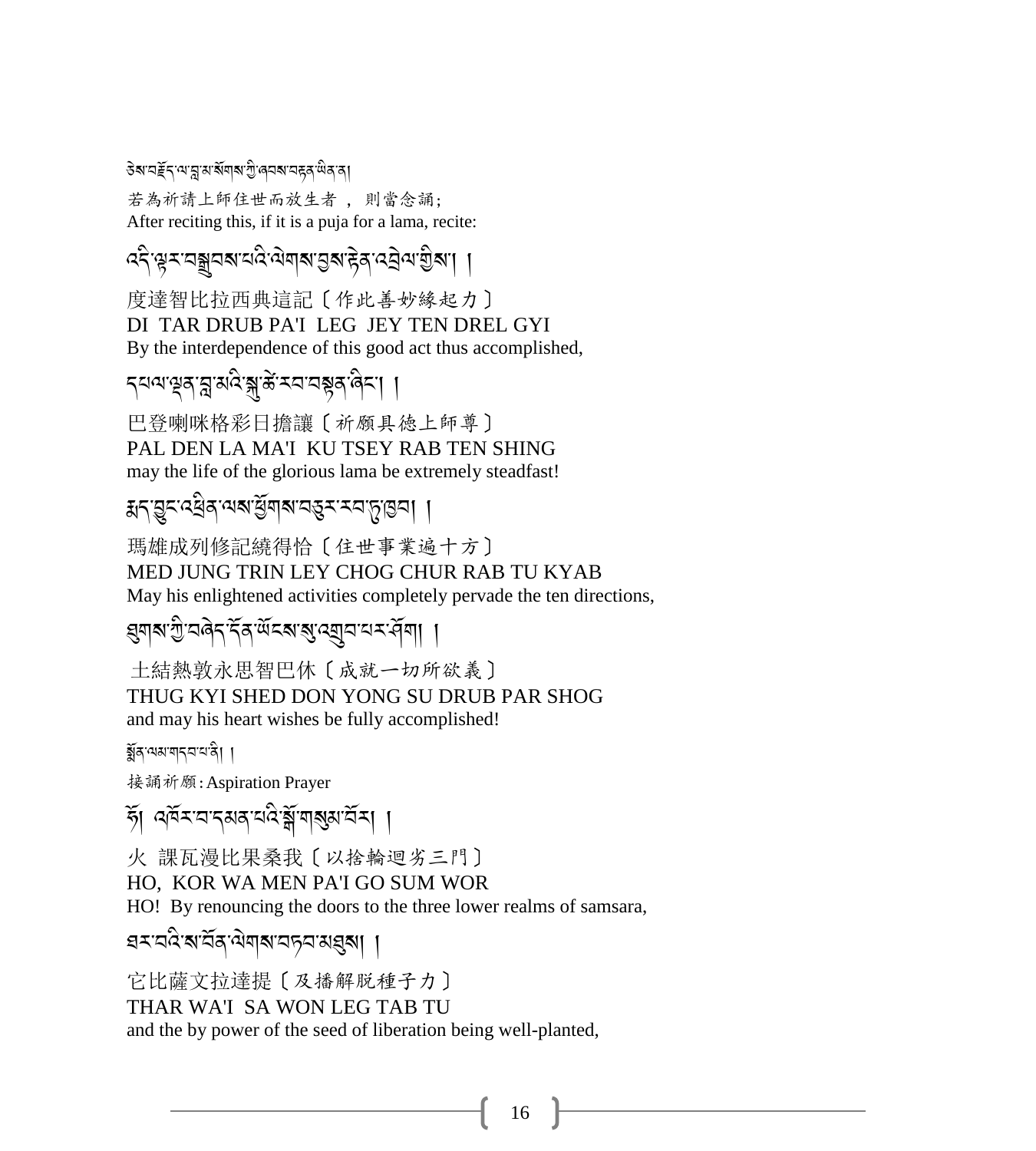# .<br>कुव्यादञ्चदाद्रा खेदाश्चेद्य अक्षा छन् । अस्य दि ।

加但達讓森見得〔祈佛法盛眾生樂〕 GYAL TEN DAR SHING SEM CHEN DEY may the Victor's doctrine flourish and beings be happy!

#### ন্ক'ৰ্মনস্থ্ৰশানমূলজনে স্বৰণ ।

安松杜阿永色尼〔普除一切惡趣苦〕 NGEN SONG DUG NGAL YONG SEL NEY May the suffering of the lower realms be eliminated and may all beings be happy!

### $\epsilon$ মনাবিদ্বিপ্লিয় প্ৰত্য

它瓦當訥那欽球〔願能無礙速現前〕 THAR WA DANG NI NAM KYEN CHOG May liberation and the supreme omniscient state

### <u> ગ</u>়ুমন্বিমৰাজ্যৰ অৰ্হৰ অৰ্মনী। ।

咪得陀美文巴秀〔殊勝解脱一切智〕 NYUR DU THOG MED NGON PAR SHOG manifest quickly and without obstacles.

# .<br>अंयाउदायु**द्याददीसूर्य**राजसीतील ।

麼髒里的我瓦記瑪它〔捨棄不淨此身時〕 MI TSANG LIU DI BOR WAR GYUR MA THAG As soon as this impure body is abandoned,

### ন্দ্ৰ'বন্দ্ৰ'ব্ৰম্পট্য সম্পৰ্কী। ।

德瓦見的自得 接瓦秀〔願能化身極樂剎〕 DE WA CHEN DU DZU TEY KYEY WAR SHOG may we spontaneously be born in the great blissful pure realm, Dewa Chen.

\*J-3-,\$-+-?-2&-<2-2PR.-/?, ,

結瑪它的薩及日卓涅〔往生剎那行十地〕 KYEY MA THAG TU SA CHU RAB DROD NEY As soon as we are born, may we progress to the tenth bhumi (a bodhisattva level)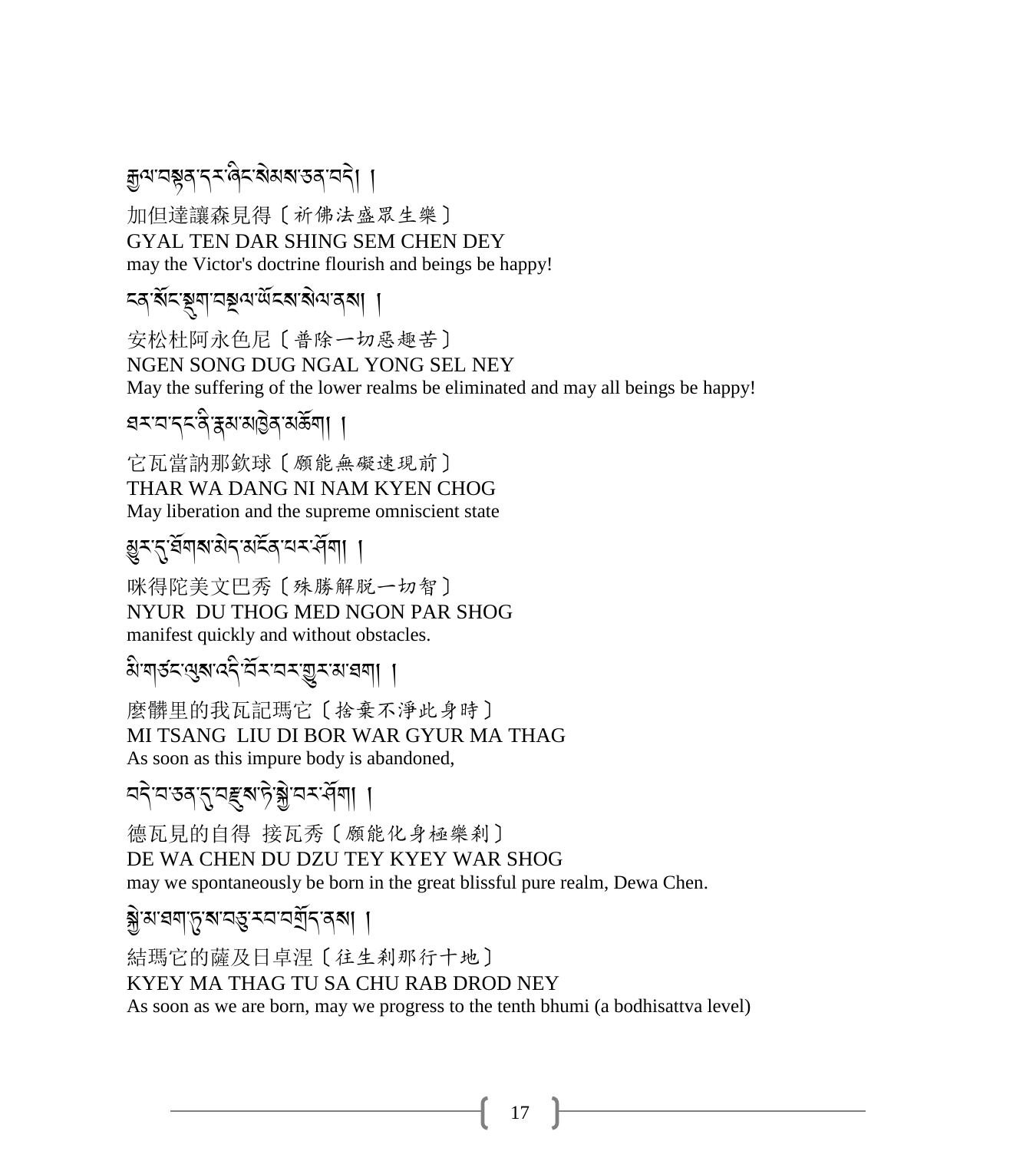### <u>য়</u>ুন্মমন্ত্ৰীৰামান্ত্ৰমন্মানৰ বিষ্টা নম্বনী। ।

智比休記珊敦些巴秀〔化身饒益十方眾〕 TRUL PEY CHOG CHUR SHEN DON JED PAR SHOG and disperse emanations throughout ten directions to benefit others!

# ়<br>ৰামৰাতৰ ব্ৰমৰাতন বনীত্ৰ বিষয়িত্ৰ প্ৰা

森見它間得當但記久〔願諸眾生具安樂〕 SEM CHEN THAM CHEY DE DANG DEN GYUR CHIG May all beings have peace and happiness!

### হ্ন ৰ্মী ঘমৰাত্ৰ কৰা চুৰ্স্কিৰ মহাবিদা ।

安卓它見達的東巴秀〔願諸惡趣恆成空〕 NGEN DRO THAM CHEY TAG TU TONG PAR SHOG May all the lower realms be permanently emptied!

#### এখ্যাপ্ৰাস্থ্য-বিদ্যায়ন্দ্ৰ স্থা

香秋森巴剛達薩休巴〔所有住地菩薩眾〕 JANG CHUB SEM PA GANG DAG SAR SHUG PA And whatever level at which bodhisattvas are residing,

# .<br>বিদ্যালন্ত স্থীর বিদ্যালয় বিদ্যা ।

得達根及莫拉智巴秀〔願彼究竟皆成就〕 DEY DAG KUN GYI MON LAM DRUB PAR SHOG may all their prayers be accomplished!

.<br>শাৰৰ শৰ্কিন শাৰী অভৰা ষ্ট্ৰাম শেষীমৰা মাই মন্ত্ৰৰ ।

善諾日結崩拉工比提〔普除害他習氣力〕 SHEN NOD SHI CHEY PONG LA GOM PA'I TU By the power of practicing the abandonment of harming others,

#### ्<br>सुप्यह्यात्रालयद्भिवाद्यह्याद्राप्तवुदाति । A

麼拉那央度森目炯讓〔夢中亦不起惡念〕 MI LAM NA YANG DIG SEM MI JUNG SHING May an evil thought never arise even in dreams!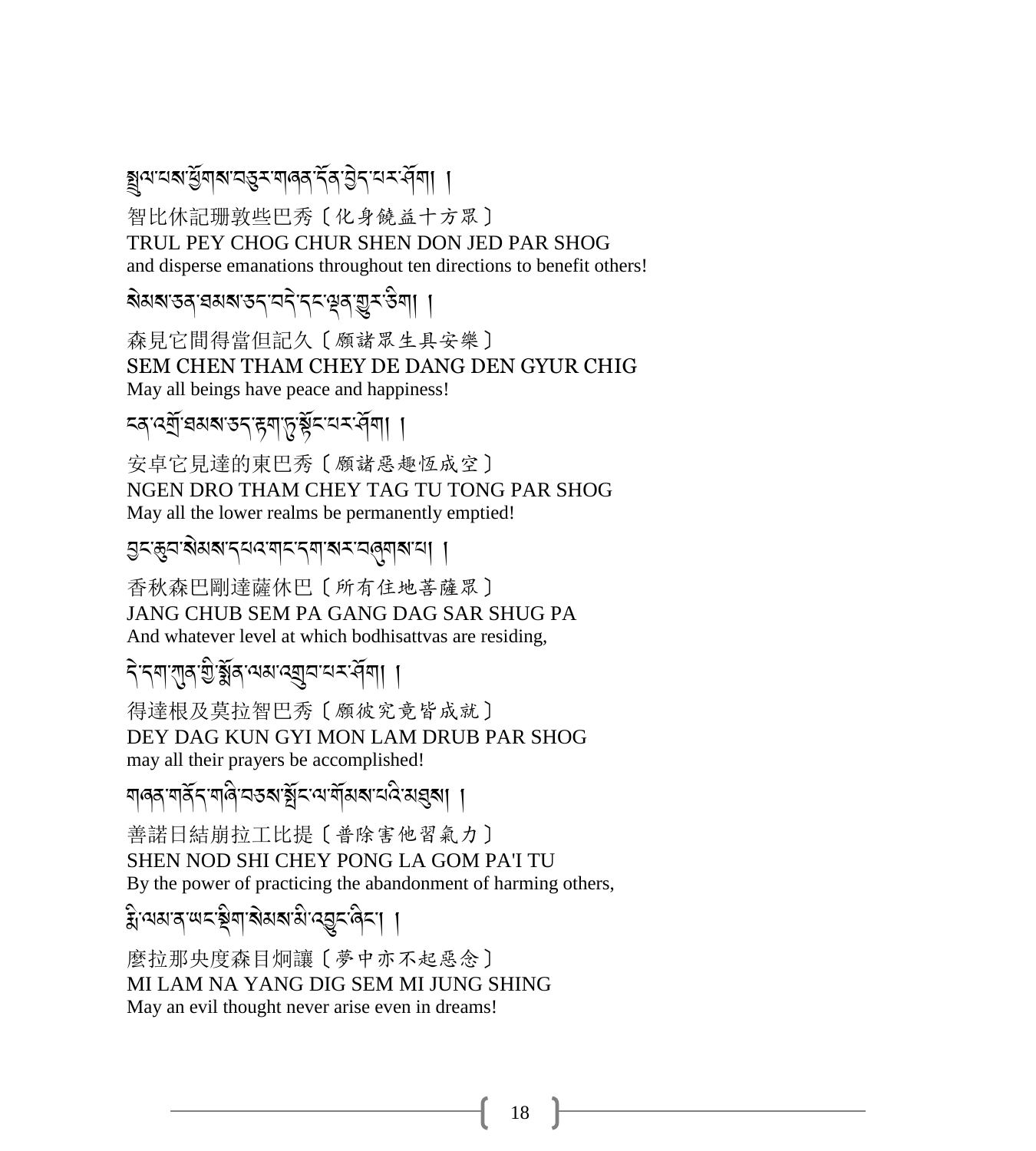#### 

香秋森當那央目札瓦〔願恆不離善提心〕 JANG CHUB SEM DANG NAM YANG MI DRAL WAR Never separated from the precious bodhicitta,

*कुं*यावेयबासुवासुयार्क्षेयाबायवे वर्गा पीबार्सेया। ।

粗陳盆森措比扎西秀〔清淨戒律增吉祥〕 TSUL TRIM PUN SUM TSOG PA'I TASHI SHOG may pure discipline and auspiciousness increase!

ऄॺॱॺॕॺऻॺॱय़ॾॕॖॸॱऀऄॸॴॿॴक़ॗॺॱॺॖॱॼॖ<u>ऀ</u>य़ऻॱॿॎऺॺॱॻफ़ऀॸऀॱग़ॺॱॵॖॺॴॖॹॖॱॶख़ॣॶॎख़ॶॷॷॱॺॶॾॱॳॷॖॱॾॱॳॷॳॷॷॷॷॷॷॷॷॷॷॷॷॷॷॷ ऄॖॱय़॒ॺऻफ़य़ॺॗॺऻॺॱय़॑देॱॺॺॱॺॕॺॱऊॺॱॺॾ॔ॺॱॸॸॱॺऻॾॖॸॺॱॺॗॺऻॺॱढ़ॺॺॱॺऀॺॱॿॏॺॱॾफ़ॻॿऄॱऄॱॱॸॱॐॺॱऄॷॱय़ॷॱॶॷॱॶॷॱॶॷॱख़ॷॎख़ॴख़ॱख़ चंदुः श्ल्ये जै. लेटबंट्यू अर्थविष्ट्ये अर्थव्यः स्टेड्यु च्या अस्य अर्थव्यः । या

如此念誦後行偈也此儀軌以全知麥彭降措所著之(放生儀軌一一賜徳長壽所欲)及多珠慶晉美誠列吾色 所著之(對旁生眾播下解脱種子之儀軌大樂梯級)等諦實語, 編成一文, 並增補了具有功德加持的心 咒和佛號,未加自己分別妄念,作為(藏傳佛教放生文,動物歡喜園 )一文的補充丹增嘉措著. 願諸 增吉祥!

Having recited this, the practice is finished. Omniscient Mipham Gyatso's ritual for saving the lives of animals called "Long Life and the Glorious Bestowal of Whatever One Wishes" and Dodrupchen Jigme Trinley Ozer's ritual for sowing the seed of the liberation in animals called: "Dechen Themkey: Great Bliss Ladder", along with supplemental prayers & mantra have been accomplished as words of truth, and are arranged as a single practice here. I have not adulterated this work with words of my own. This practice is inserted to my own commentary called Liturgy of Life Release According to Tibetan Buddhism - The Joyful Garden of Animals. Its sole purpose is to benefit beings by leading them to the great pleasure grove. Compiled by Tulku Tenzin Gyatso. Virtue! In 2004 and in California USA, this practice was translated by Lama Drimed Lodro and Benson Young. May all beings benefit!

#### ∦ร्षो'ন≋জী

迴向文: Dedication of Merit

ଘর্ষন ক্ষরা নেই জ্ঞান ক্ষর ক্ষর ক্ষর ক্ষর ক্ষর ক্ষর

所囊得以它見色巴泥〔此福已得一切智〕 SOD NAM DI YI THAM CHED ZIG PA NYID By this merit, through the nature of complete omniscience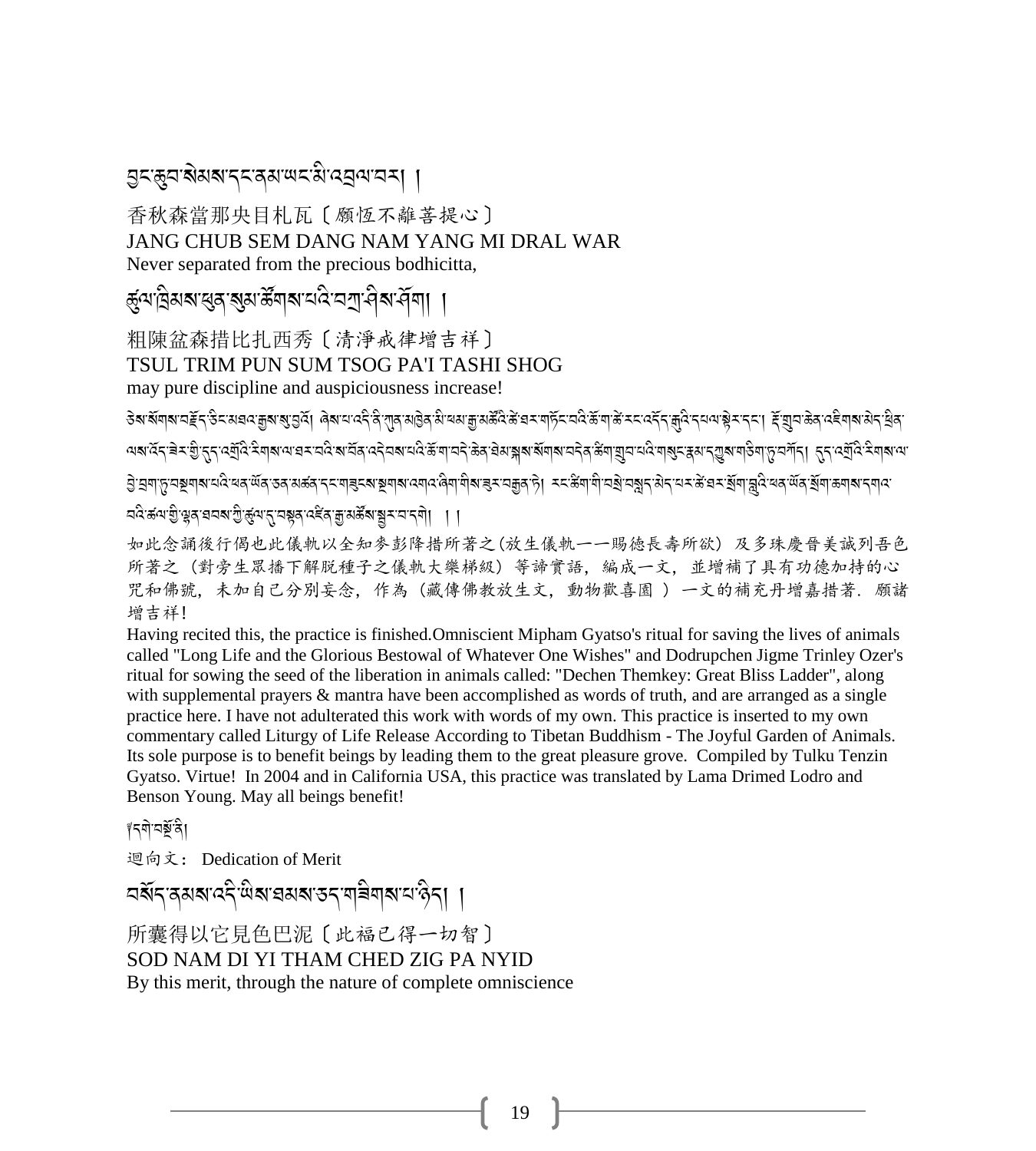### ইনন্ত্ৰ'ৰ অনিমান্ত্ৰ'ৰ স্বাস্থ্য বিদ্যাতি

脱涅泥比扎囊旁切將〔摧伏一切過患敵〕 THOB NEI NYE PAY DRA NAM PHAM CHEI SHING and the total defeat of all negative forces,

### <u>ङ्ग्रेज्ञात्रुप्रदेश्याञ्चाराज्येता साहित्य</u>

接噶拿起巴龍出巴以〔生老病死猶波濤〕 KYE GA NA CHI BA LAB THRUG PA YI and from the turbulent waves of birth, old age, sickness, death,

### খন নতু প্ৰস্কুলে প্ৰতি আৰু বিভিন্ন প্ৰায়।

色比錯里捉瓦着瓦修〔願度有海諸有情〕 SID PAY TSO LEI DRO WA DROL WAR SHOG within this ocean of existence, may all beings be set free!

#### ෬౾য়ৼ৴য়ড়ৼ৸ৼ৻ৼ৻ৼ৻ৼ৻ৼ৻ৼ৸ৼঀড়ঀৼ৻৸ৼ

江巴巴我記達親巴當〔文殊師利勇猛智〕 JAM PAL PA WO JI TAR KEN PA DANG Just as the omniscient, heroic Manjushri and

### <sub>৻</sub>য়ঀড়ড়য়য়ৼয়৻ৼ৻ৼ৻ৼ৻ৼ৻ড়৻৸৻৸

根得桑波得央得其德〔普賢慧行亦復然〕 KUN TU ZANG PO DAY YANG DAY SHIN TAY Kuntuzangpo have done,

### ঀ৾ৼঀয়ৼয়ড়ড়য়য়৻য়ৼঢ়ড়৻৸

得達根記結司達羅喜〔隨彼一切常修學〕 DAY DAG KUN GYI JAY SU DAG LOB CHER so too shall I, by following and training accordingly.

### *ॸ*्षो व दि तथा व्यवाउन म्यफ़ु वर्ष्ट्स्

格瓦地達它切日德我握〔我今迴向諸善根〕 GAY WA DI DAG THAM CHED RAB TU NGO Thus. I dedicate all of this virtue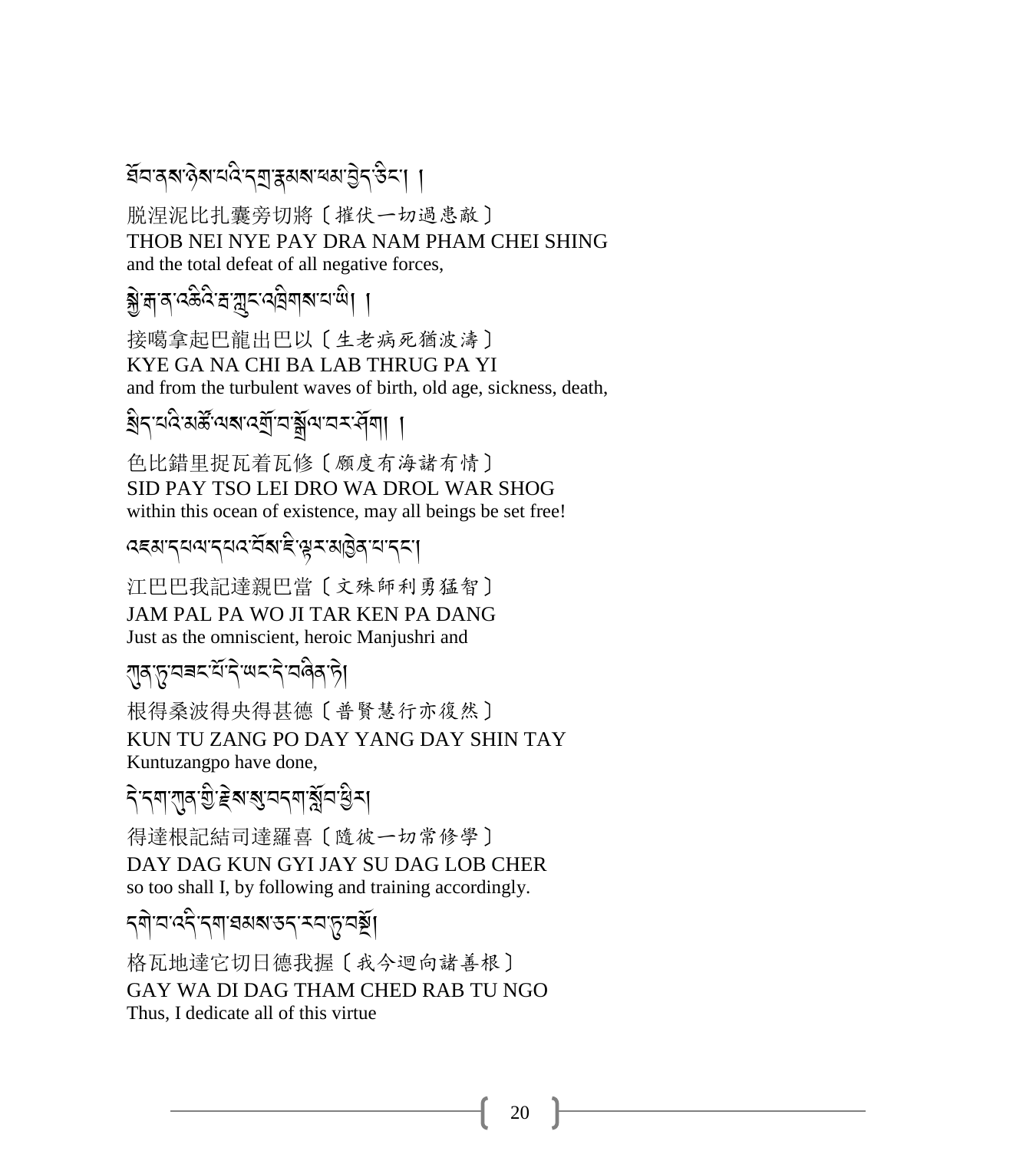*ਜ਼*য়য়৶য়ড়ঢ়ঢ়৸ৼঢ়ড়৻ড়৸ৼঢ়ড়৸৾

地森沙比加瓦它見記〔三世諸佛所稱嘆〕 DU SUM SHEK PA'I GYAL WA TAM CHED KYI As dedication

<u> নৡঁ</u> ন'মান'ঝ'ৰ্মজ্যাস'নছমাস'নীৰ পৰী

卧瓦剛拉瓊的昂哇地〔如是最勝諸大願〕 NGÖ WA GANG LA CHOG TU NGAK PA DEI is praised as supreme by the buddhas of the three times,

वद्रषां वीदवो ववेः सावदे रावि गुदा ।

答給各為雜瓦讀根將〔我今迴向諸善根〕 DAG GI GE WA'I TSA WA DI KUN KYANG All these, my roots of virtue,

বৰবর্ষুধুধুৰ বাঠনাই বৰ্ষ যা

桑波却切染的卧瓦記〔為得普賢殊勝行〕 ZANG PO CHÔD CHIR RAB TU NGO WAR GYL I dedicate entirely to Deeds of Excellence.

৩≌। ।য়ুঁৰ অমত্ৰু মৰ্ক্টবি অহান্ত্ৰীহ'নাৰ অৱহাৰী ও মাহৰিয়া ।

願海精髓 普賢剎之杲日 The Essence of The Ocean of Aspiration -The Day of Attaining the Realm of Samantabhadra

掌耶措松巴基真比故〔無邊二資功德所成身〕 DRANG YE TSOG ZUNG PAL GYI TRUN PAI KU The enlightened body realized by the accumulation of two boundless merits,

षवायया:द्वया:नङ्क्ष्वाय:कॅटबा:नञ्जटबा:बाबुड:। ।

言拉住及但巴倉樣誦 〔具足六十分之梵音語〕 YEN LAG DRUG CHU DEN PA TSANG JANG SUNG the enlightened speech that perfectly resounds in the form of sixty branches and divisions of the Sanskrit vows and consonants,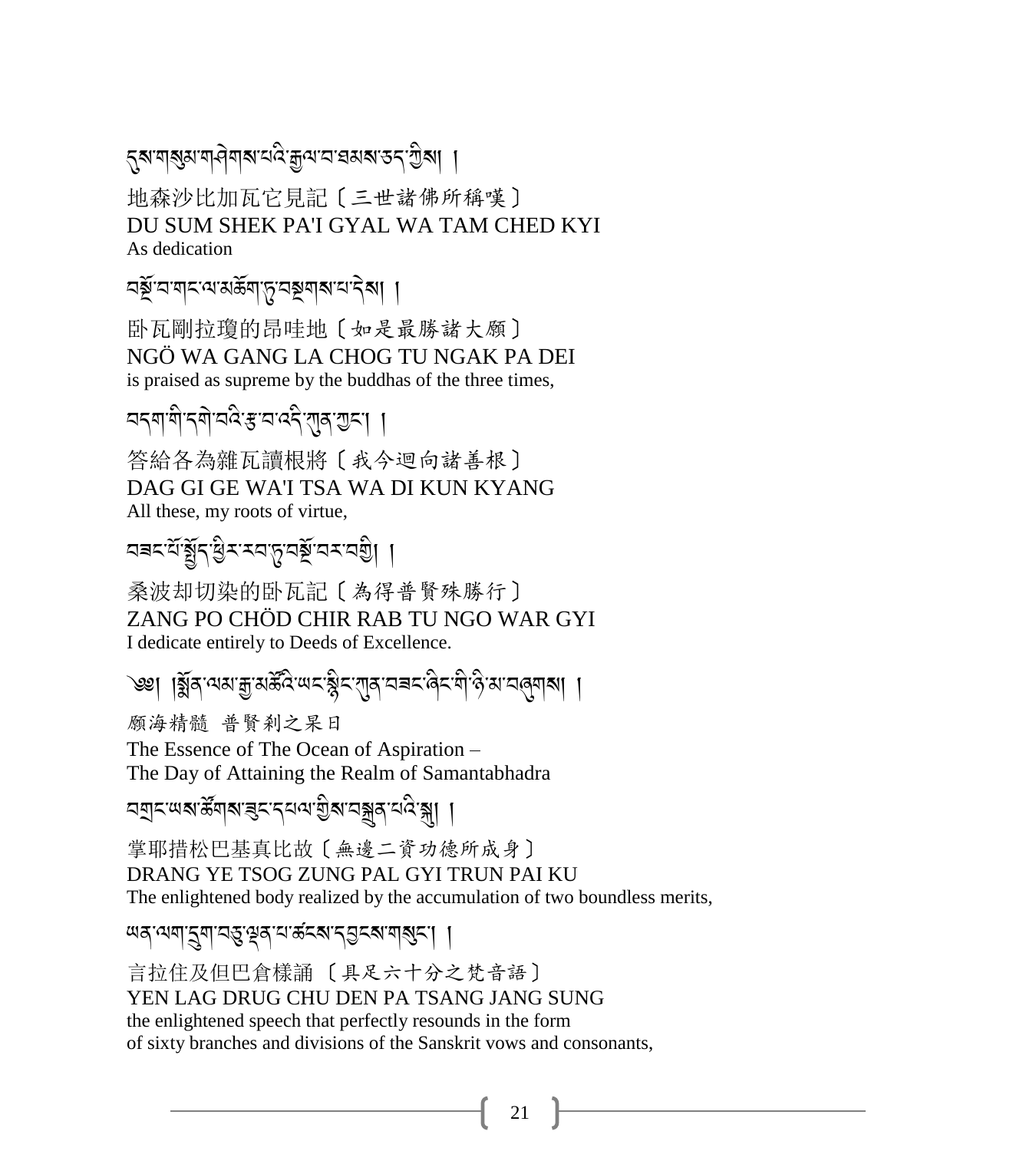### ষ্ট্ৰমম মন্ত্ৰই অঁৰ দূৰ বাৰ ৰম দ্ৰীমাম মই ব্ৰমাৰা ।

多結雲燈棍涅做比圖〔十力功德周遍圓滿意〕 TOB CHU'I YON TEN KUN NE DZOG PAI THUG

the enlightened mind that possesses the ten powers to acquire all-encompassing virtues,

<mark>gন নব্দ জীজী প্ৰাপ্তমা</mark> দিছে পৰি প্ৰাপ্ত বি

特旺拉一拉卻供思索 [天中勝天仁王祈垂念] THUB WANG LHA YI LHA CHOG GONG SU SOL to the compassionate King of Supremacy, I pray for your grace,

### 

度啊桑吉其祈拿為措〔極劇三苦摧殘之眾生〕 DUG NGAL SUM GYI CHE CHOR NAR PAI TSOG those sentient beings who fell victim to the three excruciating sufferings,

### শ্ৰমণীৰ বস্তু ক্ৰম ব্ৰম্বাৰ দ্বাৰ্থ প্ৰমণ বৰ্ত্তা

剛給則親圖集涅瓦松〔誰以廣大慈悲近摄令〕 GANG GI TSE CHEN THUG JE NYI BAR ZUNG who would hold them dear to protect them with great loving-kindness?

### *ৼ৾*ঌৼঀৡয়ৼঽৼৼৼড়৻ড়ৼৼ৻ড়৻ৼ৻ৼ৻ৼ৻ৼ৻ৼ৻ৼ৻ৼ৻ৼ৻ৼ৻

敦尼朵巴依深覺比邪〔為欲二利所願如意成〕 DUN NEY DOD PA YID SHEN JO WAY CHER In order to fulfill the wish of benefiting oneself and others,

ब्रु:अन्'युद्ध्यासङ्गाप्तृ: सुगबायञ्जेन सूत्रा ।

拉美祥邱卻的圖結達〔而發無上殊勝菩提心〕 LA MED JANG CHUB CHOG TU THUG KYED TAR I generate the most supreme, unsurpassed bodhicitta,

অন্মা অন্যান্ত অণ্ড অন্যান্ত আৰ্থিন অন্যা

達將卡念著跟瑪東瓦〔我亦乃至等空眾生盡〕 DAG KYANG KHA NYAM DRO KUN MA TONG BAR until the exhaustion of oneself and all other sentient beings as vast as space,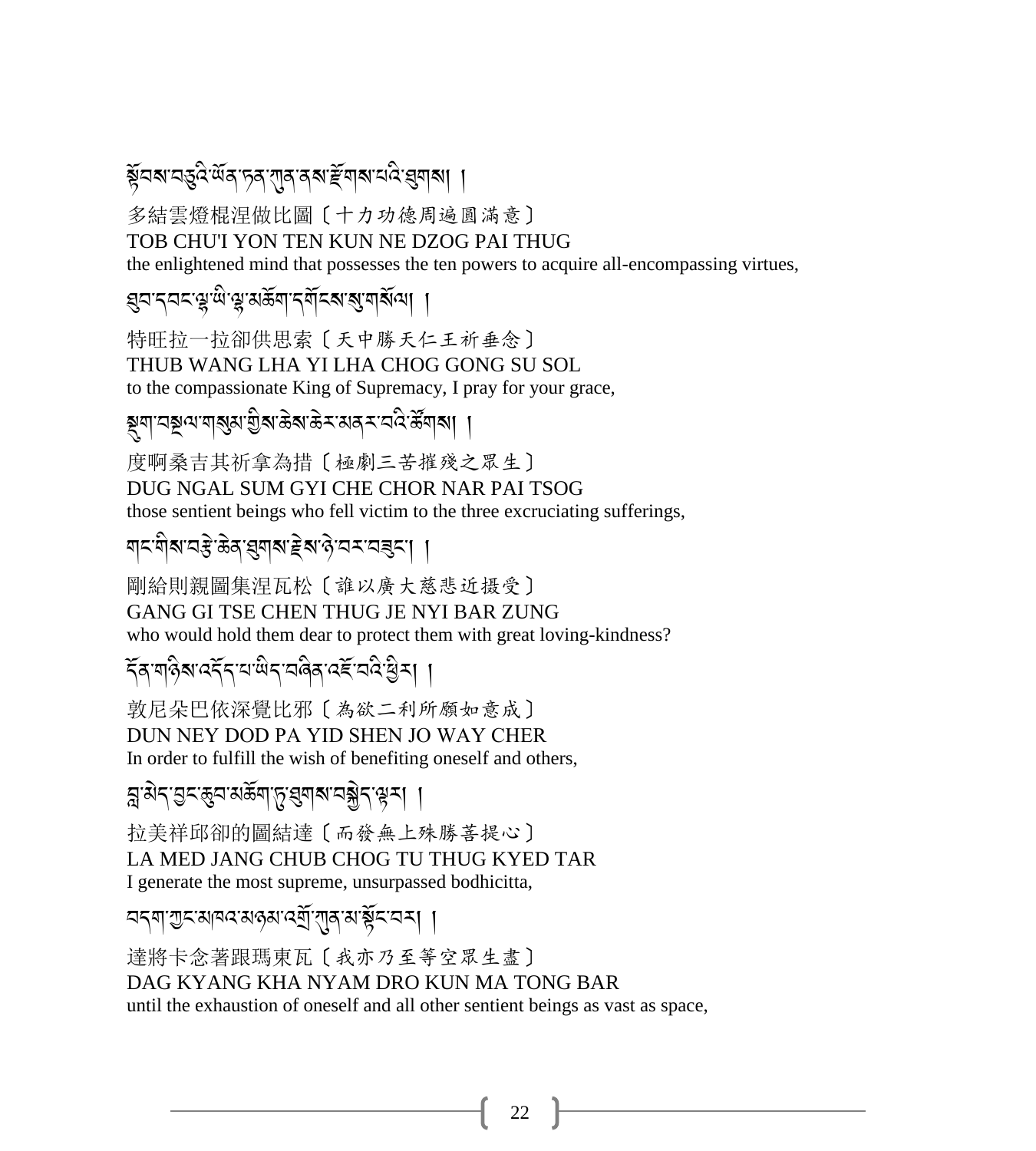**दददिव बिद्यदेद दयवा वा अक्षय** सम्

讓敦世滴化拉麼恰巴〔不貪自利寂樂之享受〕 RANG DON ZHI DE'I PAL LA MI CHAG PAR I shall abandon the act of self-benefiting pleasure and solitude,

য়ড়য়ৼড়ৼড়য়ৗৼড়ড়য়য়ড়য়ৼড়ড়ৼঢ়ড়ড়ৼঢ়ড়৻৸

善盤拉比傘覺見深頂〔依于利他如飾勝意行〕 ZHEN PHEN LHAG PAI SAM JOD GYEN ZHIN TEN And adorn myself with the genuine act of altruism,

ওইনালৰ থিপুৰুৱাই আৰু দুৰ্বাৰ্থ ।

久巴夏窩之比忠切拉〔從而趣入三有之巍城〕 **JUG PAR JA'O SID PAI DRONG KHYER LA** (I shall) enter the enormous city of Three Existence.

<u>ङ्ग्रेभ्य'रात्रुप्तृ</u>प्यवायउिषाअड्विद्यविज्ञानिका ।

洁瓦根的亞基清比爹〔所有生世慧藏唯一父〕 KYE WA KUN TU YAB CHIG KHYEN PAI TER Manjushri, who embodies the profound wisdom treasure, (my) sole father of all lifetimes,

दहसादयवादयवर्द्धदशुबावतेवाद्देबाबुवाइदा ।

將巴巴窩極深及思誦〔文殊勇士歡喜而摄受〕 JAM PAL PA WO'I GYE ZHIN JE SU ZUNG the great spiritual warrior who accepts (me) with utter delight,

্শৰূত্বৰঘৰ্ষিষ্ণৰ অমানমানম্বৰ্ণ বি| ।

棍的桑波們浪列但比〔由從普賢大願所開顯〕 KUN TU ZANG PO'I MON LAM LE TEN PAI according to the great aspiration of bodhisattva Samantabhadra,

এন্ঞ্ৰযুঁন্মক্ৰামৰ্স্ক মহনাইৰ <u>প</u>ৰা ।

將邱覺巴加措塔信孝「如海菩薩行處願鳳滿] JANB CHUB CHOD PA GYA TSO THAR CHIN SHOG may I fulfill the ocean-like enlightened deeds of bodhisattvas!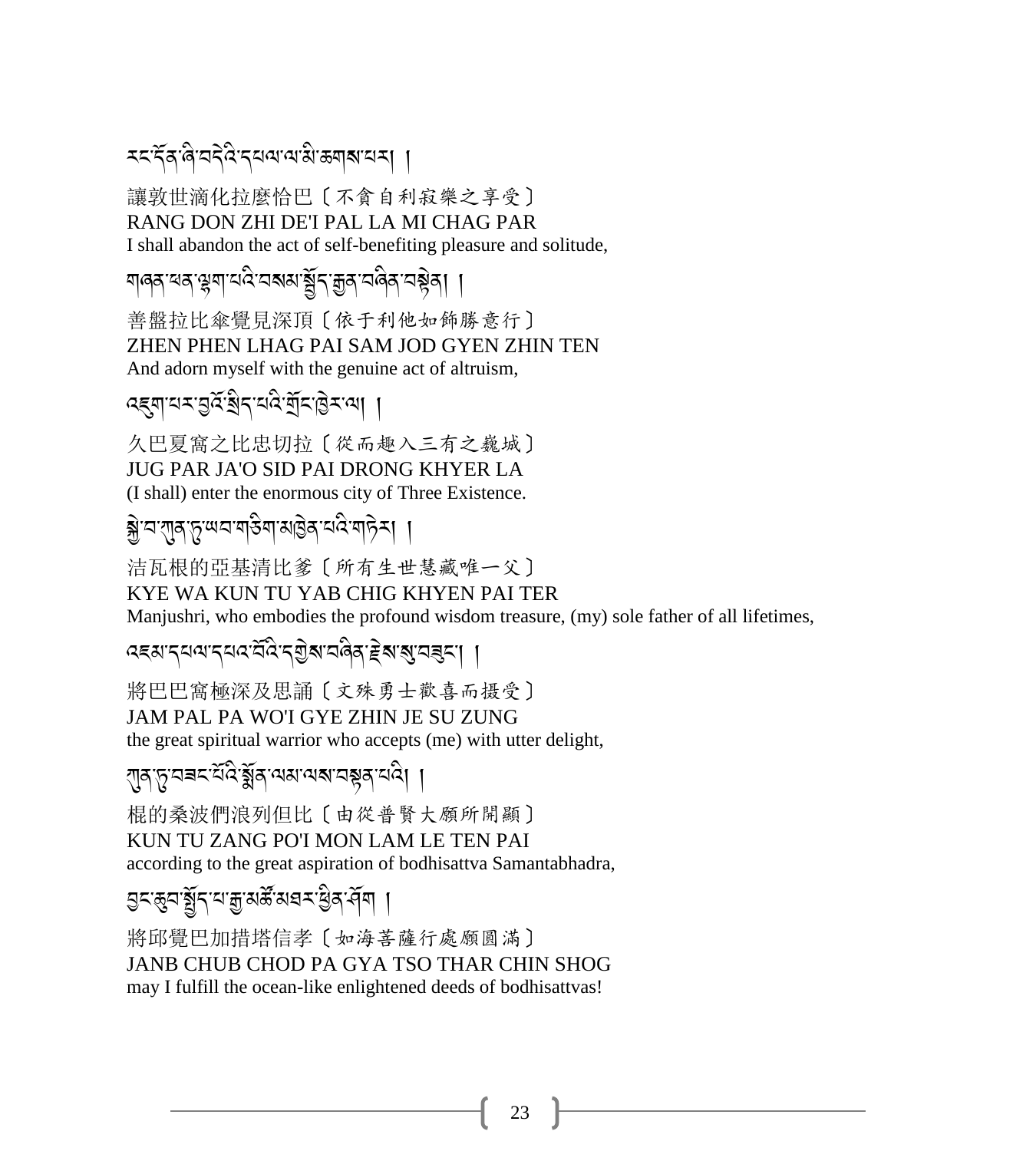### *ম*'ৰ্দ্ৰেম'ৰ্হৰ'ৰ্ম্'ন্কু'ৰ্ম্'ন্হু'ৰ্ম ।

瑪旺難真格加格及諸〔未來導師九百九十六〕 MA ONG NAM DREN GU GYA GU CHU DRUG

When the nine-hundred and ninety-six prophesied teachers appear in future times,

बिदाददैदाअद्रवादक्षदाक्षावदिर्कुषाञ्चेवाले। ।

上度文仓加為此敦才〔於此剎中示現成佛時〕 ZHING DIR NGON TSANG GYA WAI TSUL TON TSE who will manifest the awakening of their enlightened mind in this realm,

### *ह्*याप्तु:लयबादवेदाकेदावाबबाबर्कवाप्तुःशुरु। ।

達度剎忠涅尼卻度及〔恆時隨行願成勝弟子〕 TAG TU ZHAB DRING NYER NE CHOG TU GYUR may I follow their footsteps and become their supreme disciple!

ক্লবৰাজ্য দ্ৰিৰ অৰাষ্ট্ৰবাবৰ মন্ত্ৰ ব্ৰানী ।

拉千陳列別為土陀曉〔願獲廣弘事業威猛力〕 LAB CHEN TRIN LE PEL WAI THU THOB SHOG May I be granted the mighty power to expand the enlightened career!

ঘৰমাৰে অথাগ্ৰীৰ বেট্ৰআনবি ৰামৰ প্ৰাপ্ত প্ৰাপ্ত ।

桑安列及者為森檢拿〔一切賢劣業系眾有情〕 ZANG NGEN LE KYI DREL WAI SEM CHEN NAM All beings who have either positive or negative connection with me,

ङे दद्दे दर्वे बार्डे वदे ऊर बैद <u>दृ</u>ञ्जबा ।

側的普才德清穰度結〔此生命終往生極樂刹〕 TSE DI PHO TSE DE CHEN ZHING DU KYE may they take rebirth in the Pureland of Great Bliss at the end of this life!

হিন'মৰ্জন'ৰ্ষ্ণৃন'বেনম'নাৰ্জন'নীৰা শ্ৰেন'নম্ভন'ৰ্ষনা ।

文燦東巴松給龍但脫〔獲得無量光佛語授記〕 OD TSAN TONG BAR SUNG GI LUNG TON THOB May they receive direct prophecy from the words of Buddha Amitabha!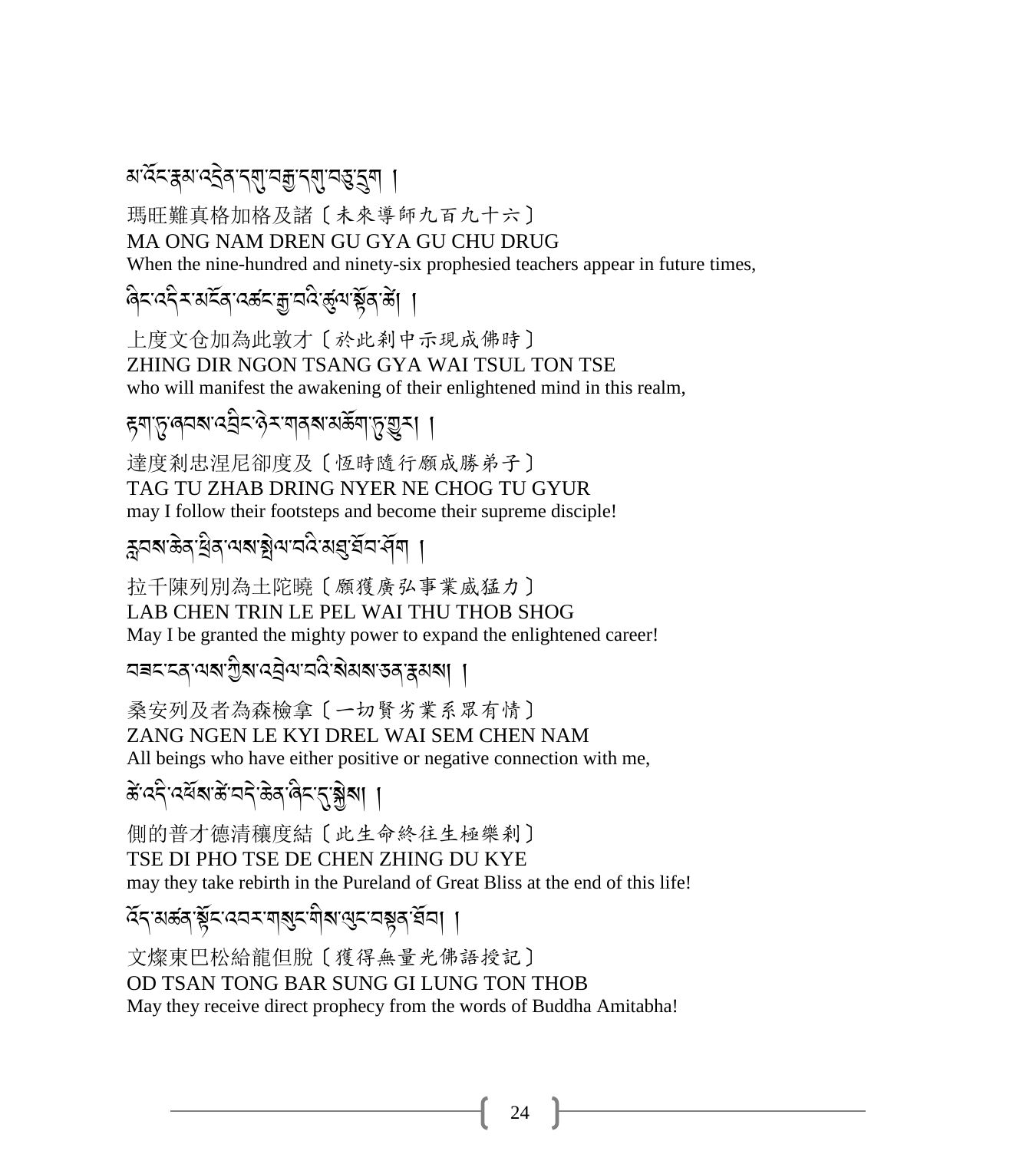### য়৾৾৾*ঀৣ৾ঽ৾ড়য়ৣ৾ৼয়ড়ড়ৼড়ড়ড়ৼড়ড়৸ড়ড়ড়ড়ড়ৗ*ড়ড়৸

清則尼比雜欽座巴秀〔智悲力之威勢願圓滿〕

KHYEN TSE NU PAI TSAL CHEN DZOG PAR SHOG

May the magnificent power of wisdom and compassion fulfill all wishes!

### ই:अेन्:कुत्रपञ्चूब्'न्-संबेन्'सुब्'नु'गब्बा ।

智美加但大讓音度涅〔無垢聖教興盛常住世〕 DRI MED GYAL TON DAR ZHING YUN DU NE

May the stainless, sacred teaching remain in the world and be forever prosperous!

### देवारोदय्युं द्वावायवाददेव दयवाश्वीवादर्के।

熱美卓拿盤跌巴基措〔無偏眾生享受勝利樂〕 RI MED DRO NAM PHEN DE'I PAL GYI TSOG May all sentient beings enjoy the supreme joy of victory without exception!

第根意拉門巴得闊那〔意中所願恆時唯有此〕 DU KUN YID LA MON PA DI KHO NA

May this aspiration forever present in my mind as my sole concern!

য়য়৶ৼড়ৗৼয়৾ৼড়৾ৼড়ৢঢ়ৼড়৸ৼঀড়ৼ৻ড়৸৸৸

屯積松給悟永當度作〔祈賜加持成辦聖諦語〕 THUN GYUR SUNG GI WUG JUNG DENG DIR TSOL Please bestow your blessing as the support of sacred speech.

<u>дग</u>ु-वैबागदलिगाखुबार्केंगबाङ्गे चलैदाग6ेन् । ।

扎西剛如盆措德系跌〔吉祥謂之圓滿四部藏〕 TRA SHI GANG ZHIG PHUN TSOG DE ZHI'I TER Such auspiciousness is the so called four perfect classes of treasure,

### *ম* ন্থেৰ'ৰ্ক্স'ন্ম্মুৰ্ব'ৰ্ক্স-'ৰ্ক্সেৰ্ব্ব'ৰ্মৰ্ম'ৰ্ম্মুৰ্ব্বা ।

瑪裡結古涅側速思們〔成就眾生生存之妙藥〕 MA LU KYE GU'I NYER TSO'I SO SU MIN (It is) the supreme medicine that sustains and accomplishes

the livelihood of all beings,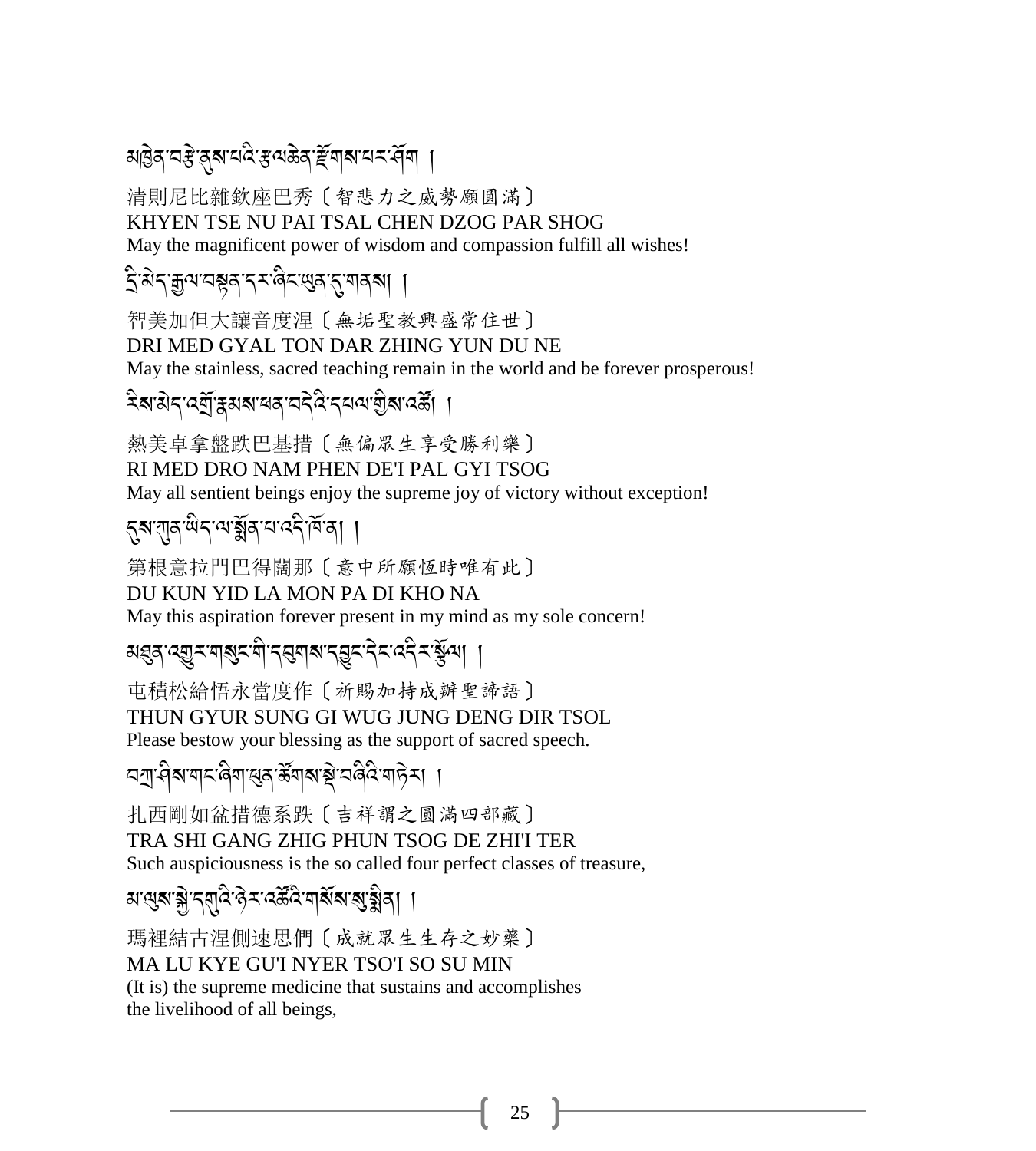### बे विबाक्नुनायावरुत्वागुदाबी हेनायवे। ।

目西古巴雜將目涅被〔遍尋不得違逆與衰敗〕 MI SHI GUD PA TSAL KYANG MI NYED PAI obstacles and declinations are nowhere to be found,

### **द्भोज्यबाद्यङ्गदाद्याद्याञ्चा** ।

給拉囊瓦薩桑恰巴秀〔善妙光明三地願普照〕 **GE LEG NANG WEI SA SUM KYAB PAR SHOG** may the glorious luminosity excel over the three worlds!

বহুৱাইগৰাত্ৰীৰ বুৰি বিধান ইলাইনো আৰু কাৰ্য বৰ্তু পূৰ্বৰ প্ৰতি বেৰাই কৰি প্ৰতি কৰি প্ৰতি বিধান কৰি কৰি বিধান পৰ हञ्जल्केंबा गुरु था शिया गरह के अरल्यवा ॥

如是於中部地金剛座,菩提樹莊嚴之世尊法座前,阿旺洛珠宗美所言,願諸佛菩薩加持如是成就。弟 子索達吉由錄音整理成文,並亦如是發願。善矣!鐵馬年九月十日 (1990.11.29) (注:四部藏,謂 財富, 妙欲, 勝法, 解脱, 前二者為世間安樂之因與果, 後二者為出世安樂之因果。) (2000年11月譯於喇榮)

Thus it is said by Awang Lodro Tsongmed on the vajra throne in the principle location of the Land of Dharma, in front of Buddha Shakyamuni's holy throne solemnly adorned by the bodhi trees. May the blessings of buddhas and bodhisattvas accomplish all wishes. Disciple So Darge copied and edited from the recording, who also aspired as such. How wonderful! The ninth month of the Year of Iron Horse. (November 29th, 1990) Note: "The four classes of treasure" refers to wealth, pleasure, supreme Dharma, and liberation. The former two are the cause and result of mundane happiness, while the latter two are that of ultimate happiness. English translation made by Dechen Khandro in San Jose, California, U.S.A. at Dechen Rang Dharma Center, July, 2011.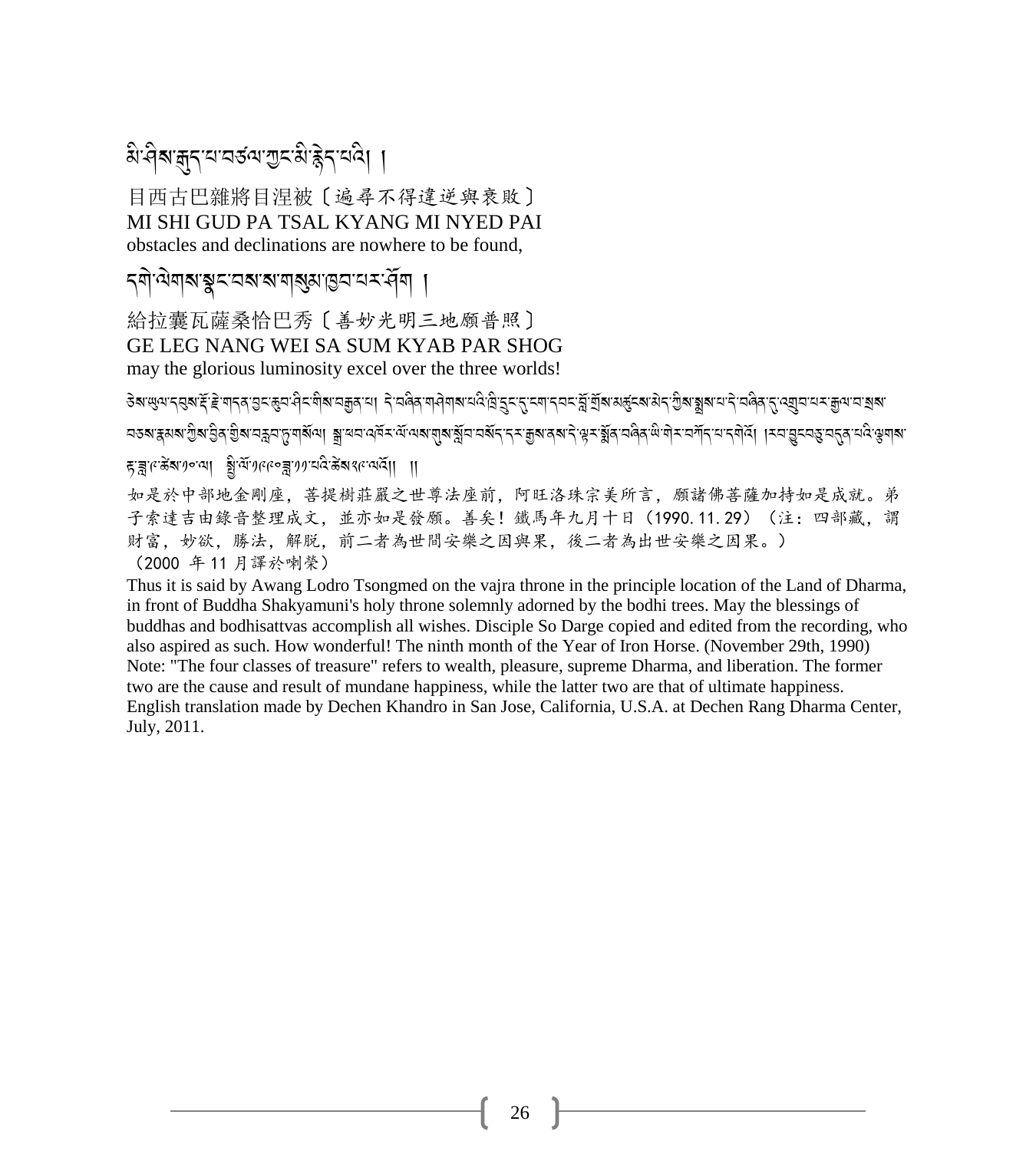#### 放生和救生的功徳簡介

#### 智美羅珠喇嘛

在此 , 我將關於放生和救生儀軌的功徳就其要點略為述説, 佛教的全部學派廣 泛地修持此儀式, 這是一種累積功徳和資糧很好的方法. 很多經典已經引述放 生的重要性. 根據大乘顯宗, 放生的行為是一種六波羅密(Paramitas) 的修持, 特別是完美的布施行為: 當布施透過放生實踐時, 即是最高的形式. 布施的這 種無私行為其功徳經由救度將要被殺死的生命被提升. 佛陀也提及生命釋放能 幫助不殺生的根本誓言達到更高的水準. 這是救生比尊敬不殺的承諾是更有功 德的. 實踐放生也提升寶貴的菩提心(Bodhicitta). 經由放生及儀軌修持更加 強我們的慈悲心. 放生可能被看為願菩提心和行菩提心的實踐. 換言之, 在 儀軌過程中的禱文培養願菩提心, 並且透過從危害或者威脅生命的情勢解放生 命威脅的行為, 完成實際的行菩提心。 來自生命釋放的功德將将利益今生 和來世。 它導致長壽, 免除病苦, 增加功徳和財富. 它也和佛建立積極的互助 依存業力並且對佛法增加熱誠的關心. 而且, 解脱的種子被賦予被保留在這些 被放生動物的心流, 因此三寶的祝福被深深地灌輸給它們。

放生是除去自他生命障礙的一種殊勝方法, 以便增加個人, 家庭成員或者朋友 的預期壽命, 功徳倍增, 障礙平息. 這種方法更進一步能滿足並且完成神聖願 望. 非常重要的是, 它也是提供累積美徳功德成佛的重要方法. 我們需要不斷 的累積功徳, 從我們首先透過皈依啟發一直到我們完全證悟為止。

放生也可能利益亡者, 在古印度, 有一名叫可誠(Kechen)的強有力的國王, 不 僅吃肉而且喝鮮血. 於此,造了無數殺業, 他在那一生死後, 在地獄重生並且 經歷不堪忍受的痛苦。 佛陀的弟子阿難羅漢, 透過他的神通 來到地獄. <sup>目</sup> 睹國王可誠強烈的痛苦. 當他返回人間時, 他問佛原因, 佛回答説, 這巨大折 磨是他過去重大惡業成熟的結果, 阿難羅漢深爲同情, 執行許多放生典禮, 將 放生功德迴向國王可誠. 最後, 國王從地獄解脱。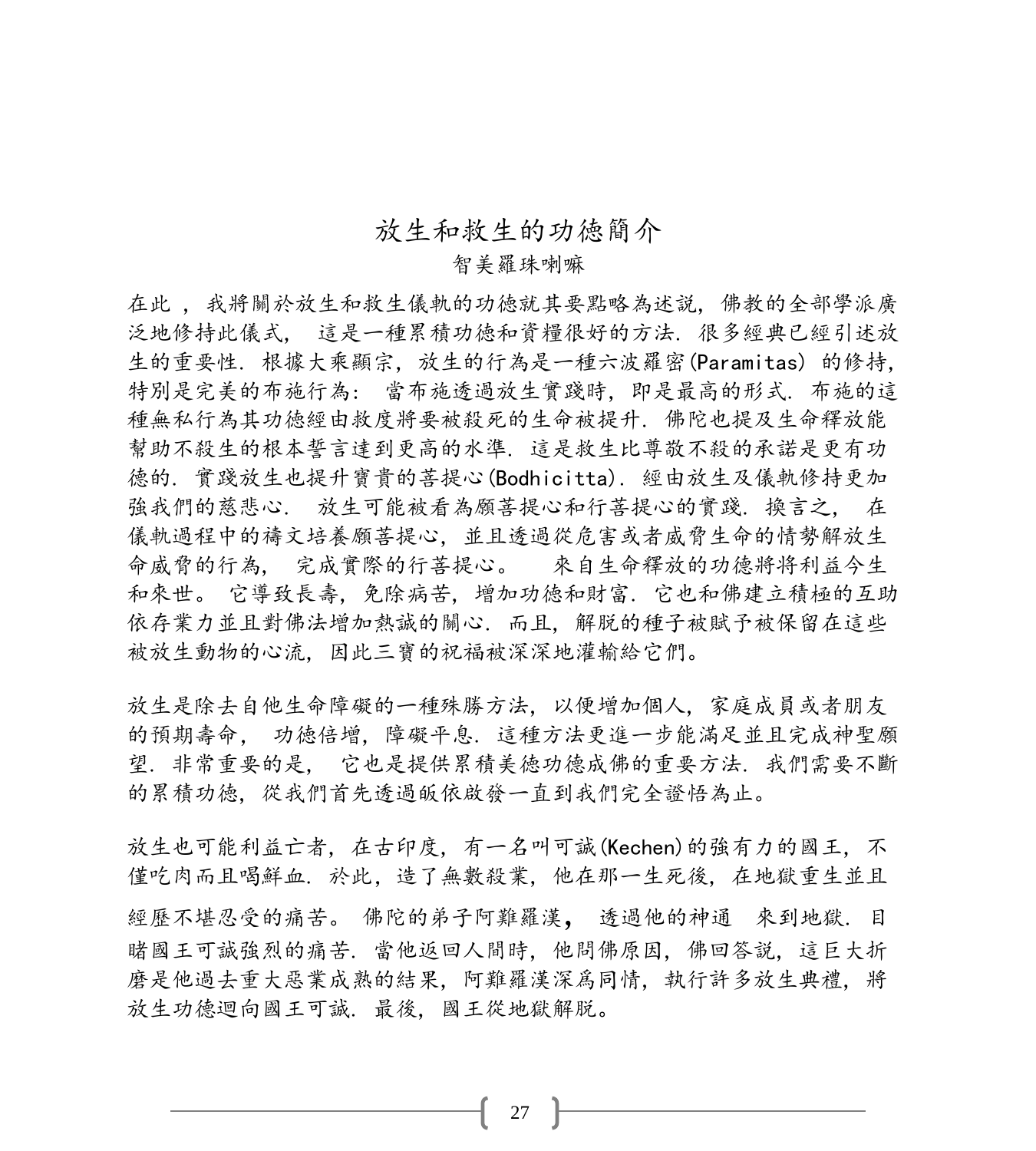跟據釋迦牟尼佛成佛前的另一個故事, 很多過去世中, 他具有強烈利他心和 慈 悲心的好人. 有一天, 他經過一個將乾涸的小池塘, 在這個池塘裡, 有一萬條 魚在掙扎. 因此, 佛把它們放進一個大的湖來救它們. 透過佛陀強有力的禱文 和放生, 全部一萬條魚得到解脱。

我希望最高三寶的隨從者將透過這祈禱儀式,稱為"偉大慈悲的甘露河"來實 踐教法。 上師如意寶晉美彭措法王在西康Kham喇榮地區定期實踐此法。 全知米 彭仁波切主寫了這教法。 在這教法內金剛語的加持力和祝福是不可思議的。 在西藏,人們定期擧行放生。 僅僅為了提及一些好處, 此儀式可舉行來增加 上師, 自我,親朋,生者,亡者的今生來世壽命和功德。 此外,它能除障, 去病,帶來好運,和種下未來解脱證悟的種子。 我真誠請求唯一怙主佛陀的隨 從者, 請從事這項深具意義的活動並且把這見解融入娑婆世界Samsara的無常 生命中。

版權頁︰ 應尊敬的嘉初仁波切請求, 智美羅珠喇嘛在吉美彭措法王圓寂的時候,簡短解釋 有關放生好處和功德。 班森-楊英譯。林漢鈴中文校對。譯者迴向此功德, 希望法王如意寶 晉美彭措仁波切迅速轉世,和我的同門師姐丁乃筠迅速解脱成就。 願三寶的光耀遍滿三界。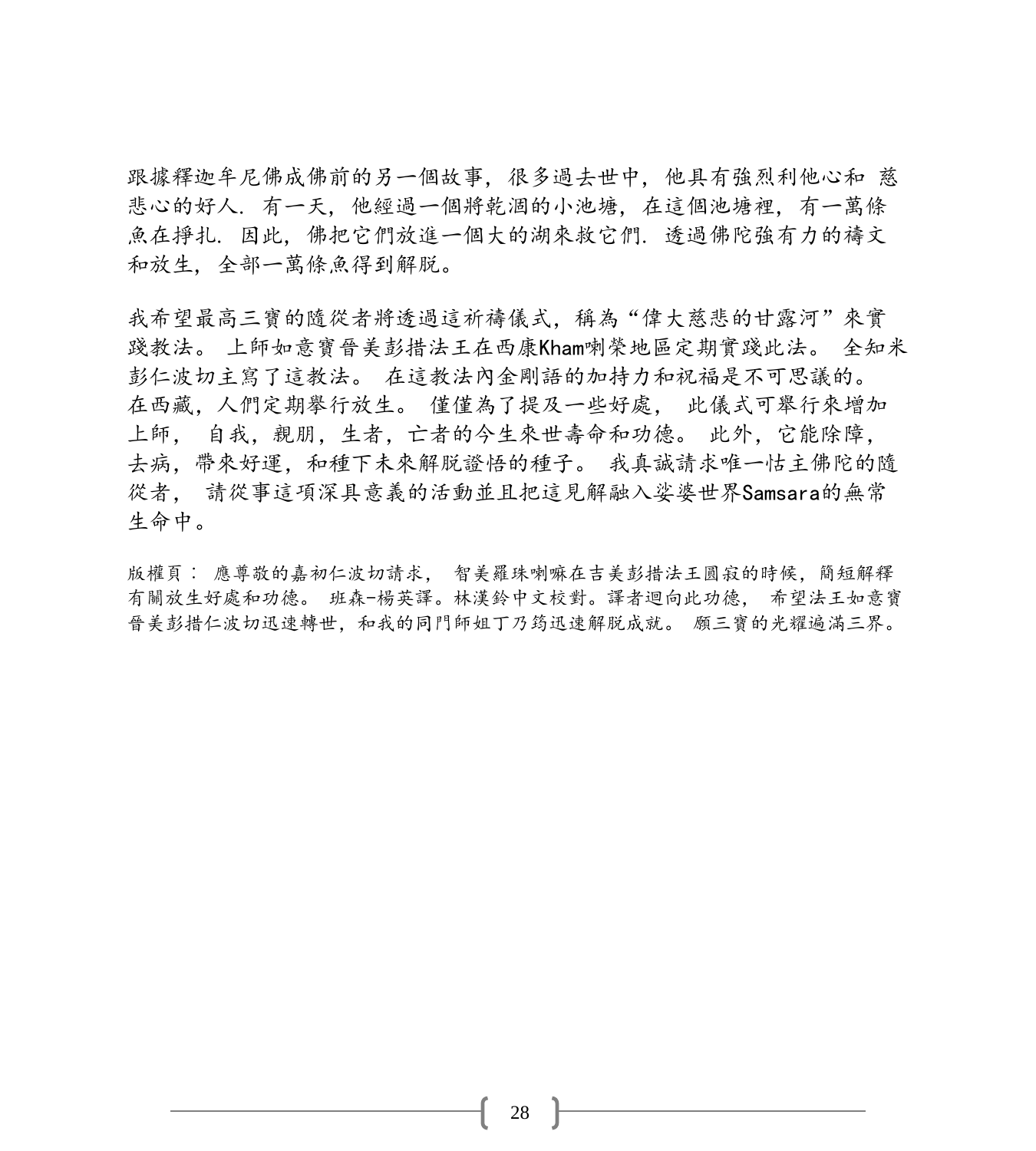#### A Brief Discourse on the Merit of Animal-Release and Live-Saving By Lama Drimed Lodro

Today, I will discuss a few essential elements regarding the merit of the animal-release and livesaving ceremony. This ceremony is widely practiced by all schools of Buddhism. It is a profound method to accumulate positive merit and virtues. Many sutras have quoted the importance of liferelease.

According to the Sutra, the act of life-release is regarded as a practice of the Six Paramitas, particularly the perfection of generosity: when generosity is practiced through life-release, it is at its highest form. The merit of this selfless act of generosity is compounded by saving the lives of beings that are about to be killed.

Lord Buddha Shakyamuni also taught that life-release helps one to maintain the buddhist root vow of non-killing at a higher level. This is because it is even more meritorious to save lives than to honor the commitment of non-killing.

Practicing the saving of life also enacts one's precious bodhicitta. The ceremony and the actual release strengthen one's compassion tremendously. Both acts can be viewed as the aspirational bodhicitta and the practical bodhicitta. In other words, through the prayers in the ceremony one cultivates the aspirational bodhicitta, and through the physical act of liberating beings from harm or life-threatening situations, one accomplishes the practical bodhicitta.

The merit from release of life brings much benefit in one's current life as well as in future lives. It invokes longevity, freedom from sickness, merit and good fortune. It also establishes a positive karmic interdependence with the Buddha and increases one's fervent regard towards dharma. Furthermore, seeds of liberation are planted into the mind stream of these beings that were saved so that the blessing of the Three Jewels is deeply infused.

Life-release is a sublime method to remove one's own and other's life obstacles, to increase the life expectancy of one's guru, family members or friends; one's merit is increased and obstacles in general are pacified. This method further grants one's noble aspirations to be fulfilled and accomplished. Most important of all, it serves as the main cause for accumulating the virtuous merit to become an enlightened buddha. We need to constantly accumulate merit starting from the time when we first take refuge all the way through perfect enlightenment.